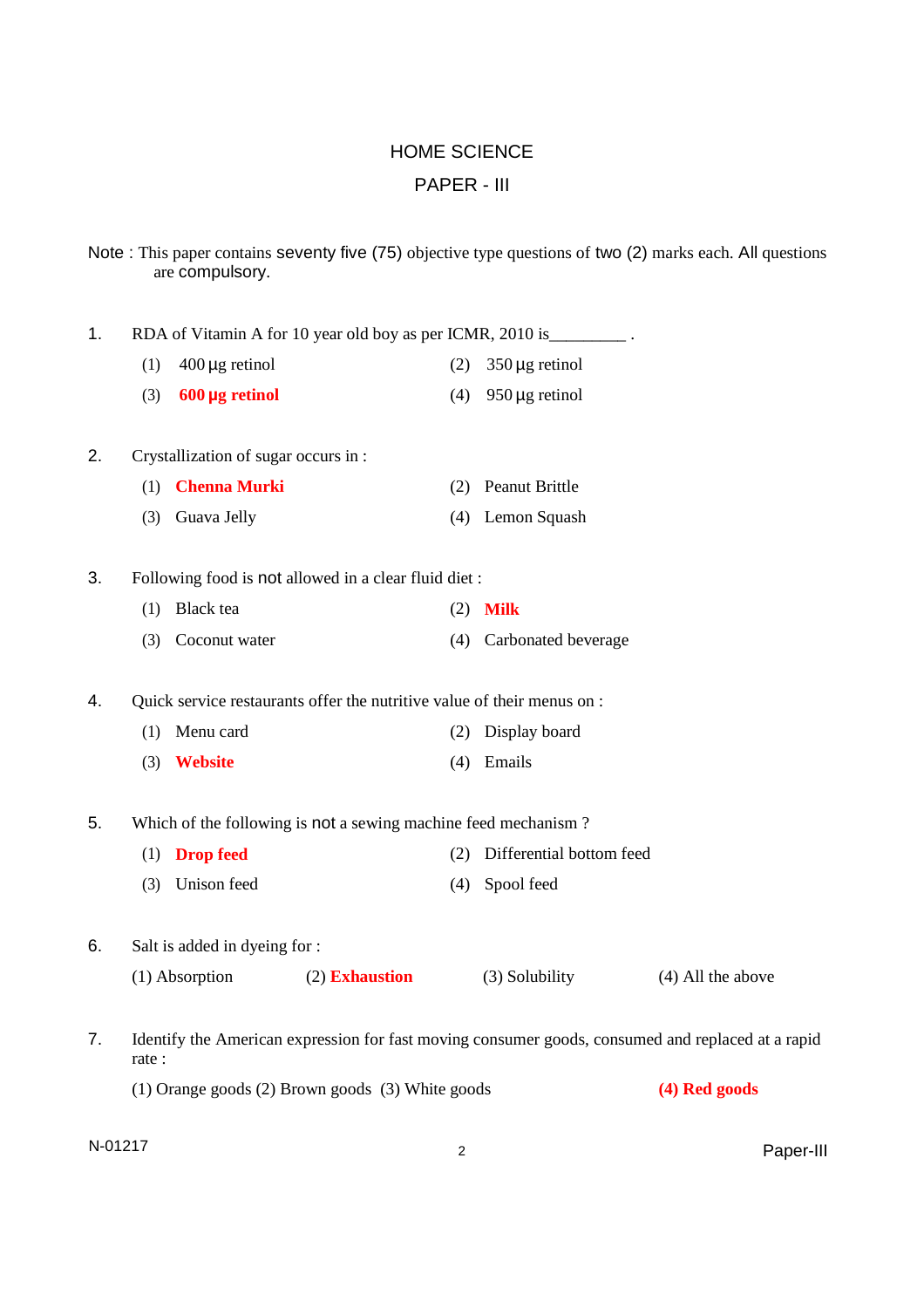- 8. Which technique in time and motion studies consider movement of both the hands ?
	- (1) Pathway chart (2) **Operation chart**
	- (3) Process chart (4) Chromocyclography
- 9. 'People born in one period of time are influenced by particular historical and cultural conditions', this is called :
	- (1) Clique effect (2) Cohabitation
	- (3) Contextuality (4) **Cohort effect**
- 10. A child rearing style that is high in acceptance and involvement, emphasizes firm control with reasoning is termed :
	- (1) **Authoritative style** (2) Authoritarian style (3) Permissive style (4) Involved style
- 11. Which one of the following is not a form of feedback in mass communication ?
	- (1) Letter to the Editor (2) Live Phone-ins
	- (3) **News Headlines** (4) TRPs
- 12. An interactive PLA tool to collect data for planning an extension programme is :
	- (1) Sociometry (2) **Seasonal diagramming**
	- (3) Scatter diagramming (4) Sequencing
- 13. Following agencies provide data for nutrition monitoring in India :
	- (a) NFHS
	- (b) CPWD
	- (c) NSSO
	- (d) FSSAI
	- (e) CBHI

(1) (a), (b), (c) **(2) (a), (c), (e)** (3) (c), (d), (e) (4) (b), (c), (e)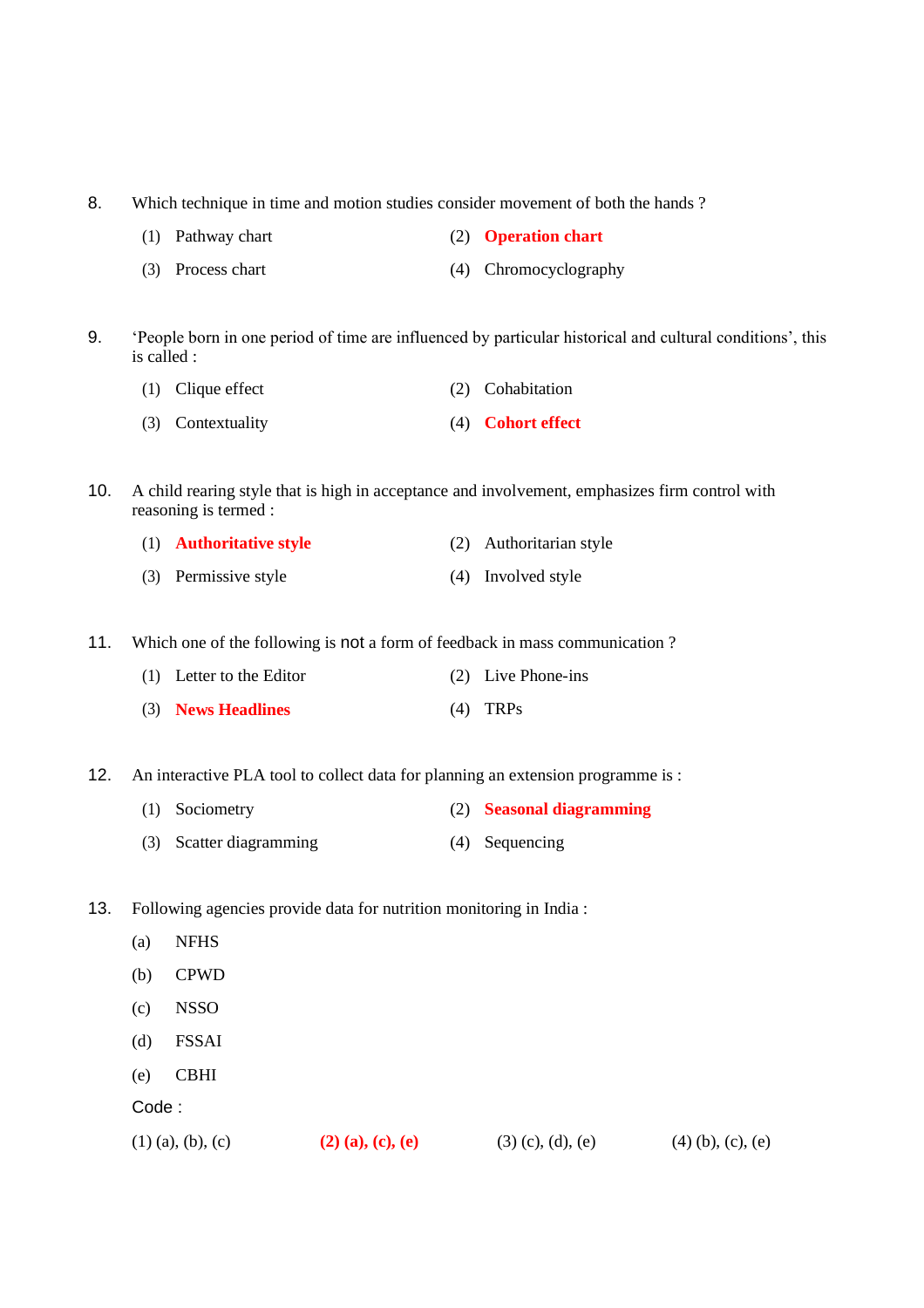- 14. Which of the following are retrospective methods of diet assessment ?
	- (a) 24 hours dietary recall
	- (b) Duplicate sample method
	- (c) Food Frequency Questionnaire
	- (d) Weighment Method
	- (e) Food Balance Sheets

- (1) (a), (b), (c) **(2) (a), (c), (e)** (3) (b), (c), (d) (4) (a), (c), (d)
- 15. Ascorbic Acid is essential for maintaining the following functions in the body :
	- (a) Collagen formation
	- (b) Acts as a Co-enzyme
	- (c) Blood Clotting
	- (d) Acts as an antioxidant
	- (e) Acts as a reducing agent

Code :

- (1) (a), (b), (d) **(2) (a), (d), (e)** (3) (b), (c), (e) (4) (c), (d), (e)
- 16. Following are the diagnostic criteria for Metabolic Syndrome :
	- (a) HDL-cholesterol more than 60 mg/100 ml of serum
	- (b) Serum triglycerides more than 150 mg/100 ml
	- (c) Waist circumference more than 80 cm. in females
	- (d) Fasting Blood sugar less than 100 mg/100 ml
	- (e) BMI more than 23 kg/m<sup>2</sup>

Code :

(1) (a), (b) and (e) (2) (b), (d) and (e) (3) **(b), (c) and (e)** (4) (a), (c) and (e)

- 17. Equipments found in the production area are :
	- (a) Griddle
	- (b) Charbroiler
	- (c) Portion scale
	- (d) Deck oven
	- (e) Refrigerator
	- (f) Clambell cooker

Code :

| $(4)$ (a), (c), (d), (f)<br>$(1)$ (a), (b), (c), (d) (2)<br>(c), (d), (e), (f)<br>$(3)$ (a), (b), (d), (f) |
|------------------------------------------------------------------------------------------------------------|
|------------------------------------------------------------------------------------------------------------|

N-01217 <sup>6</sup> Paper-III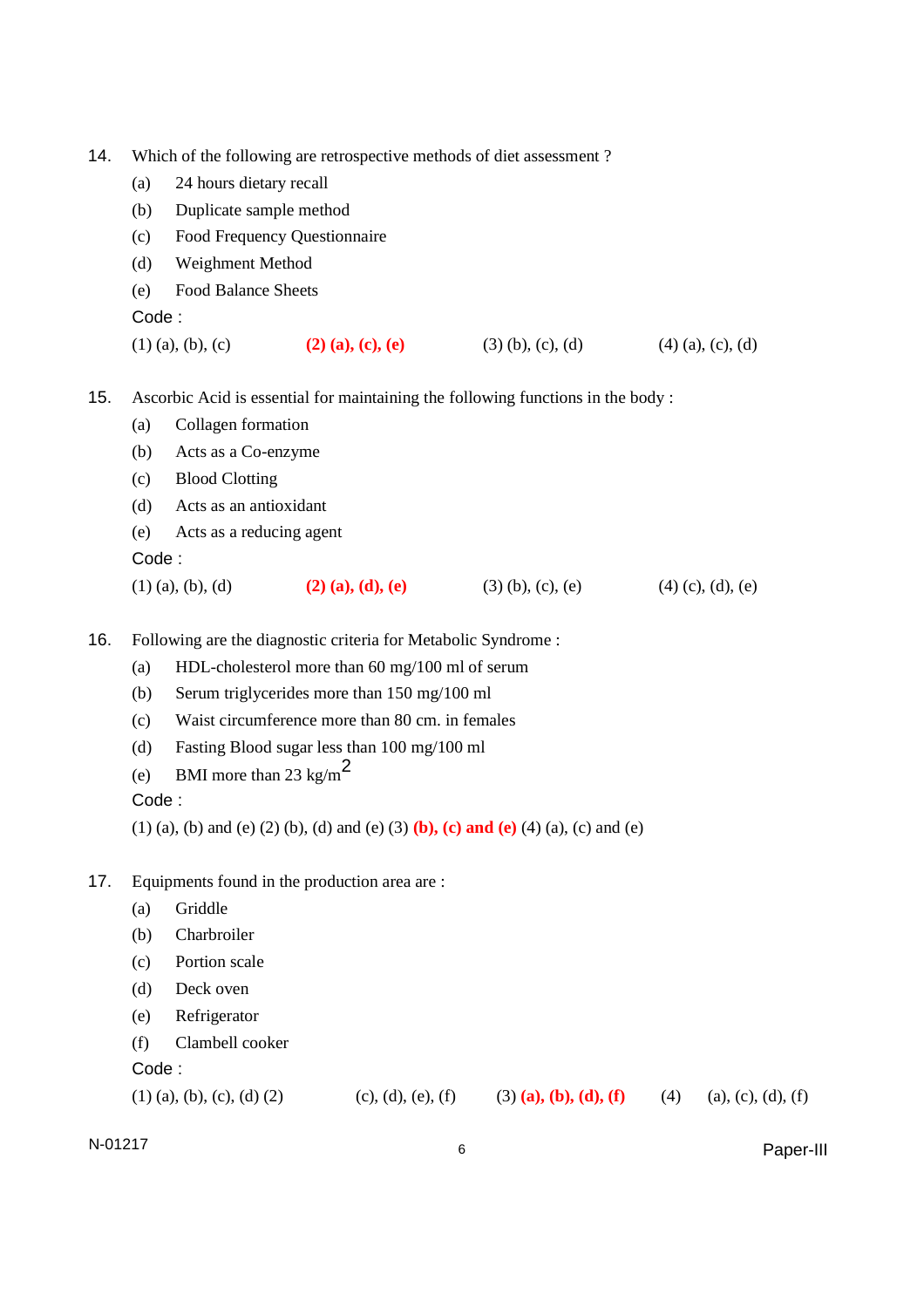| 18. |  |  |  | Some tools needed for problem solving are : |
|-----|--|--|--|---------------------------------------------|
|-----|--|--|--|---------------------------------------------|

- (a) Pareto chart
- (b) Check sheet
- (c) Profit and loss statement
- (d) Cause and effect diagram
- (e) Standardized recipes
- (f) Process chart

(1) (a), (b), (d), (e) (2) (b), (c), (d), (e) (3) **(a), (b), (d), (f)** (4) (b), (e), (a), (c)

- 19. Which of the following fibres are stretch fibres ?
	- (a) Neoprene
	- (b) Spandex
	- (c) Sisal
	- (d) Lyo cell

Code :

| $(1)$ $(a)$ , $(b)$ | $(2)$ (b), (c) | $(3)$ (c), (d) | $(4)$ $(d)$ , $(a)$ |
|---------------------|----------------|----------------|---------------------|
|                     |                |                |                     |

- 20. Structural jamming pucker can be prevented by
	- (a) Using chain stitch
	- (b) Using thicker thread
	- (c) Using thinner thread
	- (d) Using lock stitch
	- (e) Reinforcing the seam
	- Code :
	- (1) (a), (b), (c) **(2) (a), (c), (e)** (3) (c), (d), (e) (4) (b), (c), (d)

21. Plasma technology optimizes following properties in Textiles :

| $(1)$ (a), (b), (c) |                    | $(2)$ (b), (c), (d) | $(3)$ (a), (c), (d) | $(4)$ (a), (b), (d) |
|---------------------|--------------------|---------------------|---------------------|---------------------|
| Code:               |                    |                     |                     |                     |
| (d)                 | Flame retardency   |                     |                     |                     |
| (c)                 | U V protection     |                     |                     |                     |
| (b)                 | Hydrophobic        |                     |                     |                     |
| (a)                 | Increases effluent |                     |                     |                     |

N-01217 and the set of the set of the set of the set of the set of the set of the set of the set of the set of the set of the set of the set of the set of the set of the set of the set of the set of the set of the set of t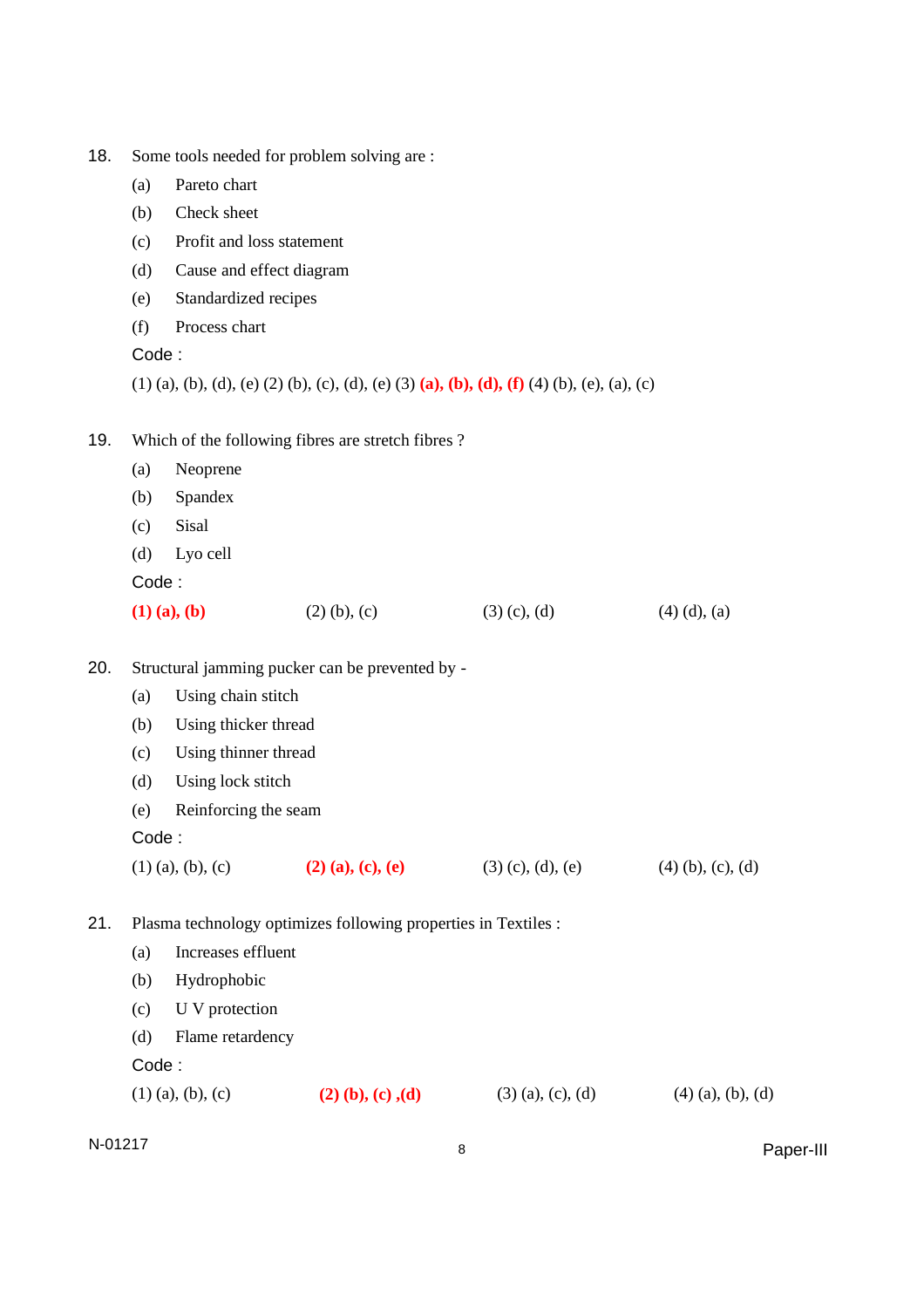| 22. |       | Benefits of Ergonomics include :                                                         |                                                                                     |                     |                     |  |  |  |  |
|-----|-------|------------------------------------------------------------------------------------------|-------------------------------------------------------------------------------------|---------------------|---------------------|--|--|--|--|
|     | (a)   | Safer jobs                                                                               |                                                                                     |                     |                     |  |  |  |  |
|     | (b)   | Increased efficiency and productivity                                                    |                                                                                     |                     |                     |  |  |  |  |
|     | (c)   |                                                                                          | Effective financial management                                                      |                     |                     |  |  |  |  |
|     | (d)   | Fewer injuries                                                                           |                                                                                     |                     |                     |  |  |  |  |
|     | Code: |                                                                                          |                                                                                     |                     |                     |  |  |  |  |
|     |       | $(1)$ (a), (b), (c)                                                                      | $(2)$ (a), (b), (d)                                                                 | $(3)$ (b), (c), (d) | $(4)$ (a), (c), (d) |  |  |  |  |
| 23. |       |                                                                                          | The exercise of planning in management :                                            |                     |                     |  |  |  |  |
|     | (a)   | involves personal decisions                                                              |                                                                                     |                     |                     |  |  |  |  |
|     | (b)   | is future oriented                                                                       |                                                                                     |                     |                     |  |  |  |  |
|     | (c)   |                                                                                          | is based on analysis of goals achieved                                              |                     |                     |  |  |  |  |
|     | (d)   |                                                                                          | sees the action or work as a whole                                                  |                     |                     |  |  |  |  |
|     |       | Code:                                                                                    |                                                                                     |                     |                     |  |  |  |  |
|     |       | $(1)$ (b) and (d)                                                                        | $(2)$ (a) and (b)                                                                   | $(3)$ (c) and (d)   | $(4)$ (b) and (c)   |  |  |  |  |
| 24. |       | Indicate the factors contributing to improved working conditions :                       |                                                                                     |                     |                     |  |  |  |  |
|     | (a)   | Sufficient lighting                                                                      |                                                                                     |                     |                     |  |  |  |  |
|     | (b)   | Good housekeeping                                                                        |                                                                                     |                     |                     |  |  |  |  |
|     | (c)   | Personal protective equipments                                                           |                                                                                     |                     |                     |  |  |  |  |
|     | (d)   | Noise at 150 dB                                                                          |                                                                                     |                     |                     |  |  |  |  |
|     |       | Code:                                                                                    |                                                                                     |                     |                     |  |  |  |  |
|     |       |                                                                                          | (1) (a), (b) and (d) (2) (b), (c) and (d) (3) (a), (c) and (d) (4) (a), (b) and (c) |                     |                     |  |  |  |  |
| 25. |       | Two prominent perspectives for the decline in social interaction in late adulthood are : |                                                                                     |                     |                     |  |  |  |  |
|     | (a)   | Disengagement Theory                                                                     |                                                                                     |                     |                     |  |  |  |  |
|     | (b)   | <b>Teleology Theory</b>                                                                  |                                                                                     |                     |                     |  |  |  |  |
|     | (c)   | <b>Activity Theory</b>                                                                   |                                                                                     |                     |                     |  |  |  |  |
|     | (d)   | Sociobiological Theory                                                                   |                                                                                     |                     |                     |  |  |  |  |
|     | Code: |                                                                                          |                                                                                     |                     |                     |  |  |  |  |
|     |       | $(1)$ (a) and (b)                                                                        | $(2)$ (a) and (c)                                                                   | $(3)$ (a) and (d)   | $(4)$ (b) and (c)   |  |  |  |  |

N-01217 <sup>10</sup> Paper-III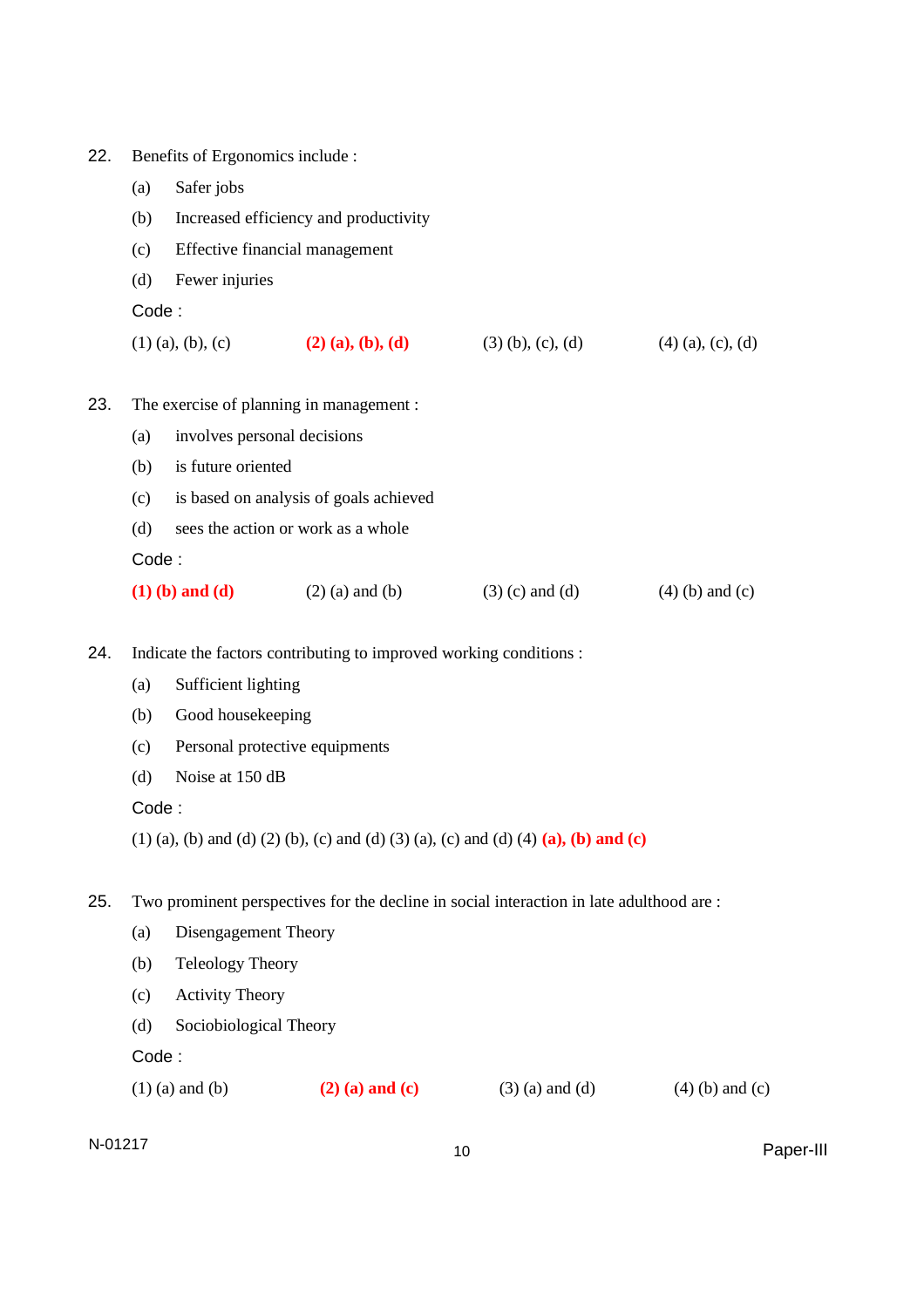26. According to Piaget children's thinking during the pre operational period is characterized by :

| (a)                 | Centration      |                     |                     |                     |
|---------------------|-----------------|---------------------|---------------------|---------------------|
| (b)                 | Irreversibility |                     |                     |                     |
| (c)                 | Conservation    |                     |                     |                     |
| (d)                 | Egocentrism     |                     |                     |                     |
| Code:               |                 |                     |                     |                     |
| $(1)$ (a), (b), (c) |                 | $(2)$ (a), (c), (d) | $(3)$ (a), (b), (d) | $(4)$ (b), (c), (d) |

27. Memory strategies used to store and retain information during school years include :

|       | $(1)$ (a), (b), (c) | $(2)$ (a), (b), (d) | $(3)$ (a), (c), (d) | $(4)$ (b), (c), (d) |
|-------|---------------------|---------------------|---------------------|---------------------|
| Code: |                     |                     |                     |                     |
| (d)   | Elaboration         |                     |                     |                     |
| (c)   | Confabulation       |                     |                     |                     |
| (b)   | Organisation        |                     |                     |                     |
| (a)   | Rehearsal           |                     |                     |                     |

28. The following are important aspects of using para language in communication :

- (a) Verbal expression
- (b) Seating arrangement
- (c) Use of artefacts
- (d) Use of colour

Code :

(1) (a), (b) and (c) (2) **(b), (c) and (d)** (3) (a), (c) and (d) (4) (a), (b) and (d)

29. Problems connected with Entrepreneurship Development can be identified in the following domains :

|       | $(1)$ (a), (b) and (c) (2) | (b), (c) and (d) $(3)$ | (a), (c) and (d) $(4)$ | $(a), (b)$ and $(d)$ |
|-------|----------------------------|------------------------|------------------------|----------------------|
| Code: |                            |                        |                        |                      |
| (d)   | Procuring of capital       |                        |                        |                      |
| (c)   | Country of origin          |                        |                        |                      |
| (b)   | Marketing of products      |                        |                        |                      |
| (a)   | Procuring of Raw material  |                        |                        |                      |
|       |                            |                        |                        |                      |

N-01217 <sup>12</sup> Paper-III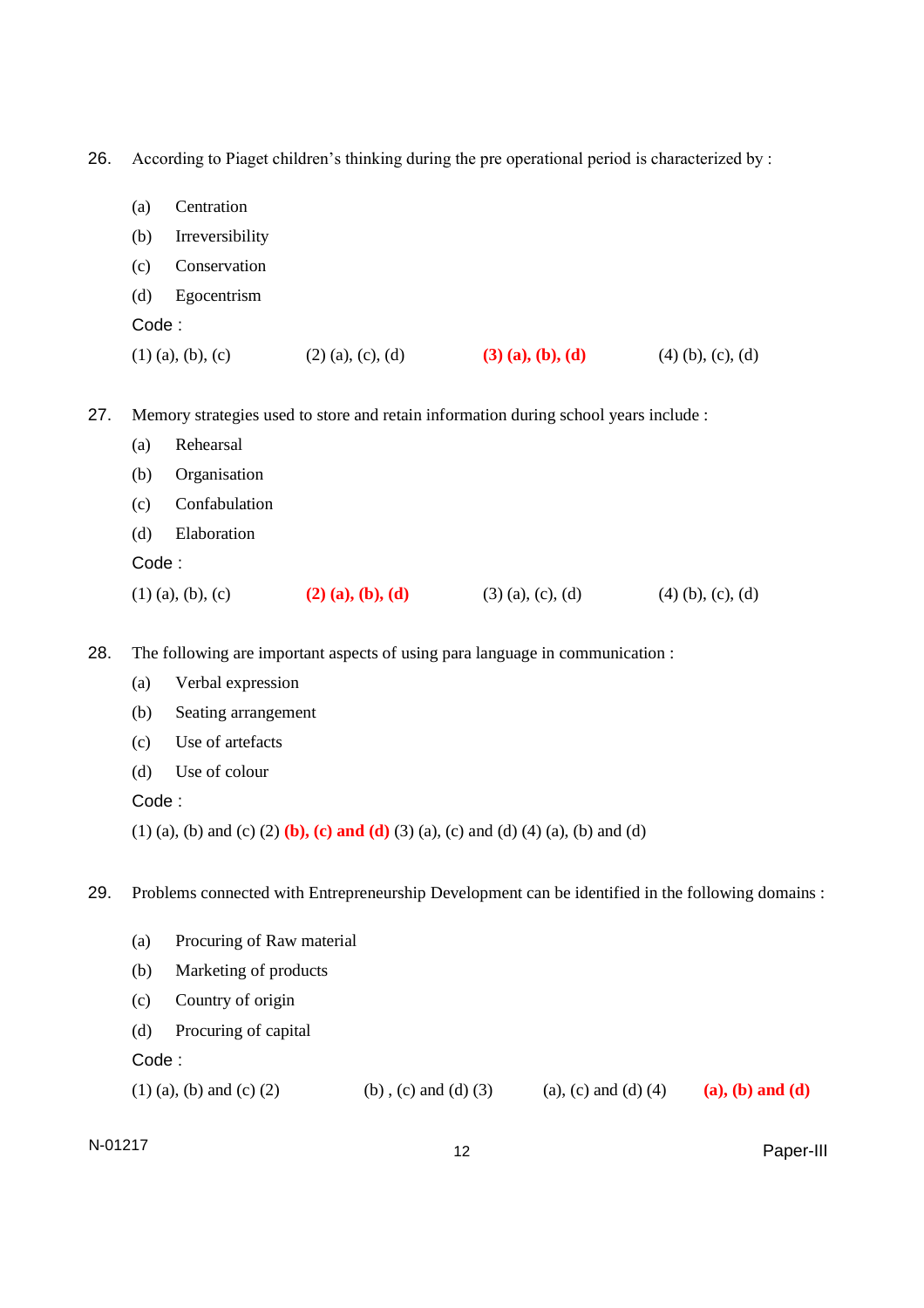- 30. Methods used for identifying leaders are :
	- (a) Socio-metric Stars
	- (b) Information Ratings
	- (c) Social Participation
	- (d) Economic Status

(1) **(a), (b) and (c) (2) (b), (c) and (d)** (3) (a), (b) and (d) (4) (a), (c) and (d)

- 31. Assertion (A) : Cooking foods by moist heat methods like boiling increases the glycemic effect of foods.
	- Reason (R) : Moist heat reduces the particle size of the food.

Code :

- (1) **Both (A) and (R) are correct**.
- (2) Both (A) and (R) are incorrect.
- (3) (A) is correct and  $(R)$  is incorrect.
- (4) (A) is incorrect and (R) is correct.
- 32. Assertion (A) : Diets rich in protein and sodium are recommended for chronic renal failure patients.

Reason (R) : Chronic renal failure patients exhibit symptoms of uremia and odema.

Code :

- (1) Both (A) and (R) are correct.
- (2) Both (A) and (R) are incorrect.
- (3) (A) is correct and  $(R)$  is incorrect.
- **(4) (A) is incorrect and (R) is correct.**
- 33. Assertion (A) : Flavour potentiators are used to enhance the flavour of the food.

Reason (R) : They exert their action of flavour enhancement by adding their own distinctive flavour .

Code :

- (1) Both (A) and (R) are correct.
- (2) **(A) is correct but (R) is incorrect**.
- (3) Both (A) and (R) are incorrect.
- (4) (A) is incorrect but  $(R)$  is correct.

## N-01217 <sup>14</sup> Paper-III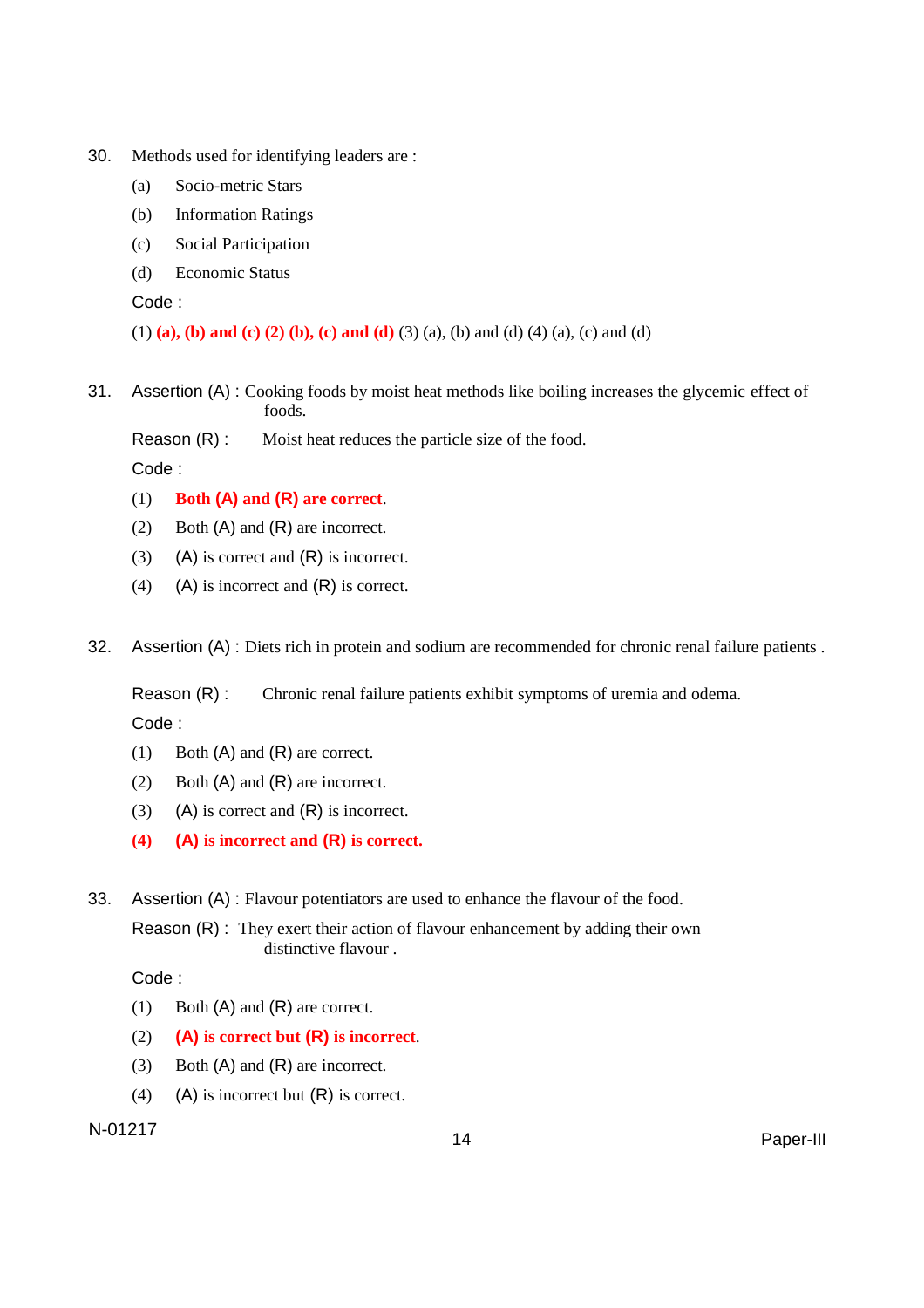- 34. Assertion (A) : Prebiotics help in regulating gastrointestinal functions.
	- Reason (R) : Prebiotics get fermented in the colon, where they stimulate the growth and activity of healthy bacteria.

- (1) **Both (A) and (R) are correct**.
- (2) Both (A) and (R) are incorrect.
- (3) (A) is correct and (R) is incorrect.
- (4) (A) is incorrect and  $(R)$  is correct.
- 35. Assertion (A) : BARS are generally considered the best and most effective means of performance appraisal.
	- Reason (R) : The advantage of this method is that the scales are easy to administer and applicable to all.

Code :

- (1) Both (A) and (R) are correct.
- (2) **(A) is correct and (R) is incorrect**.
- (3) (A) is incorrect and  $(R)$  is correct.
- (4) Both (A) and (R) are incorrect.
- 36. Assertion (A) : Water repellant finishes produce a fabric that resist wetting and the penetration of water.
	- Reason (R) : Water repellant fabrics are coated with rubber and are not comfortable as wearing apparel.

Code :

(1) Both (A) and (R) are correct.

## **(2) Both (A) and (R) are incorrect.**

- (3) (A) is correct but  $(R)$  is incorrect.
- (4) (A) is incorrect but  $(R)$  is correct.

37. Assertion (A) : Disperse dyes cannot be used in transfer printing.

Reason (R) : Disperse dyes do not sublime when heated to high temperature. Code :

## **(1) Both (A) and (R) are incorrect.**

- (2) Both (A) and (R) are correct.
- (3) (A) is correct but  $(R)$  is incorrect.
- (4) (A) is incorrect but (R) is correct.

# N-01217<br>16 Paper-III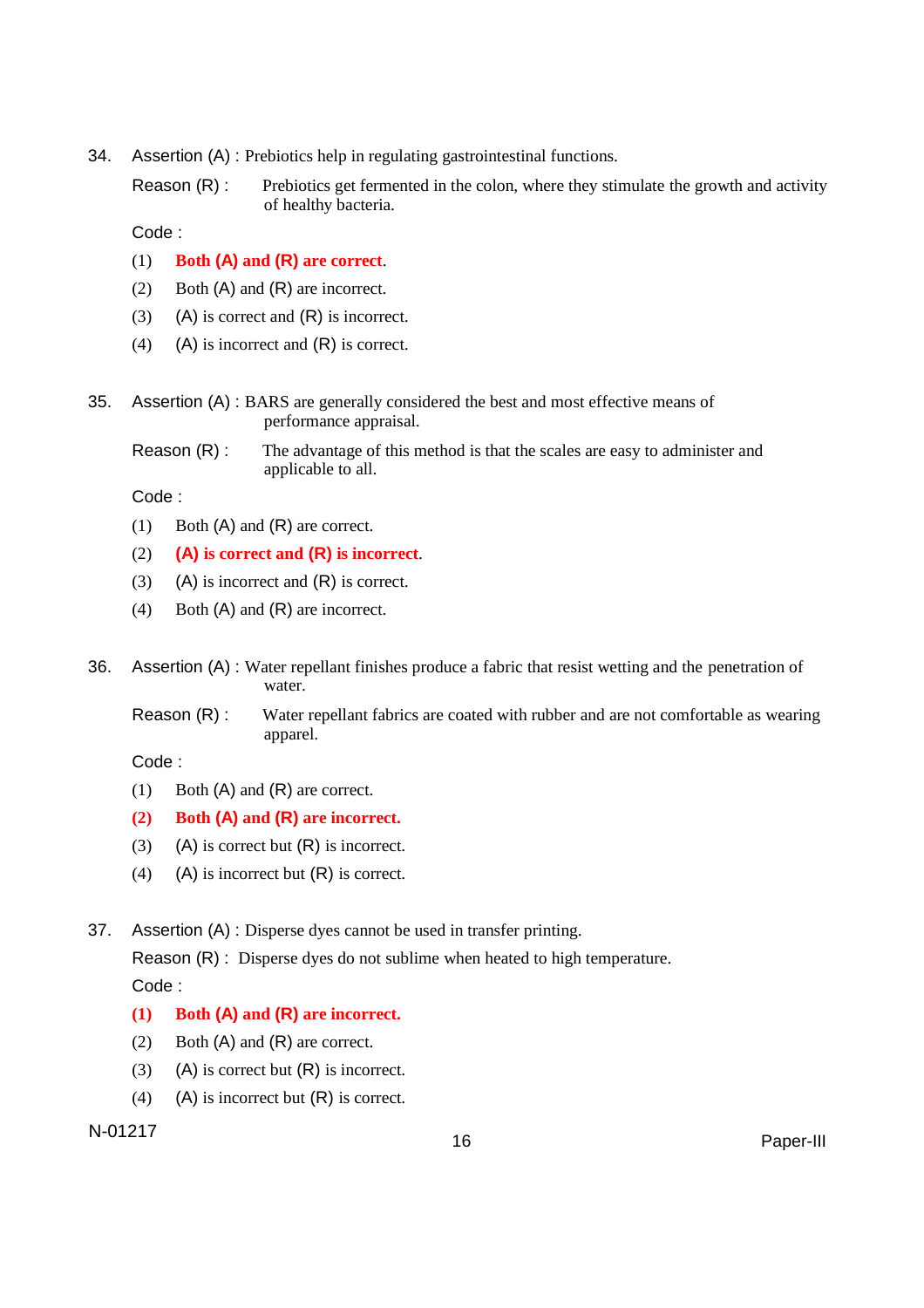- 38. Assertion (A) : Sewing machine needles with set points are used for Knitted fabrics.
	- Reason (R) : Set points have less tendancy to penetrate the lower twist Knitting yarns and break them.

- (1) Both (A) and (R) are correct.
- (2) **Both (A) and (R) are incorrect**.
- (3) (A) is correct but  $(R)$  is incorrect.
- (4) (A) is incorrect but  $(R)$  is correct.
- 39. Assertion (A) : A family budget is a way of detailing expenses under different headings . Reason (R) : It helps the family to live within their income .

Code :

- (1) (A) is correct,  $(R)$  is incorrect.
- (2) (A) is incorrect,  $(R)$  is correct.
- **(3) Both (A) and (R) are correct.**
- (4) Both (A) and (R) are incorrect.
- 40. Assertion (A) : In an ecosystem perspective of a family, that which separates a system area of influence from that of other systems are known as boundaries.

Reason (R) : A common or shared boundary between systems is called an interface.

Code :

- (1) (A) is correct,  $(R)$  is incorrect.
- (2) (A) is incorrect,  $(R)$  is correct.
- **(3) Both (A) and (R) are correct.**
- (4) Both (A) and (R) are incorrect.
- 41. Assertion (A) : Children are showing far greater social engagement with their peers as they spend more time in the play spaces than they did earlier.
	- Reason (R) : Computer access and smart phones have lead to increased availability of real friends.

Code :

- (1) Both (A) and (R) are correct.
- (2) **Both (A) and (R) are incorrect**.
- (3) (A) is correct but  $(R)$  is incorrect.
- (4) (A) is incorrect but  $(R)$  is correct.

## N-01217<br>18 Paper-III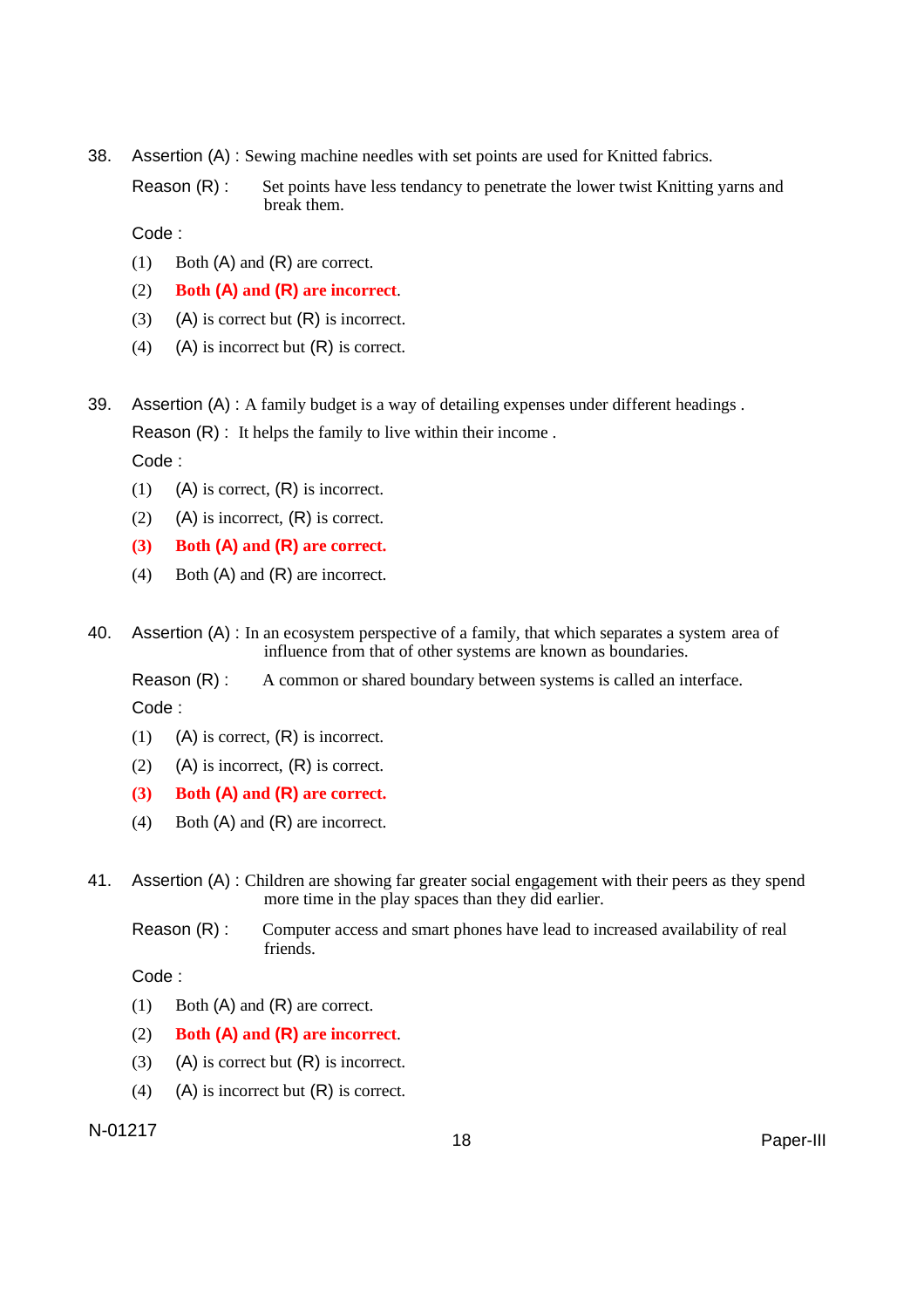42. Assertion (A) : "Singlehood" as a trend has risen considerably in recent years.

Reason (R) : Women with high status careers, later marriage and high divorce rate have contributed to remaining single.

Code :

- **(1) Both (A) and (R) are correct.**
- (2) Both (A) and (R) are incorrect.
- (3) (A) is correct and  $(R)$  is incorrect.
- (4) (A) is incorrect and (R) is correct.
- 43. Assertion (A) : Field Visit is a method of motivating people to adopt new practices by showing what has been achieved by applying the practice under field conditions.
	- Reason (R) : It helps to remove doubts, superstitions and unfavourable attitude about the new practice.

Code :

- (1) (A) is correct and (R) is incorrect.
- (2) **Both (A) and (R) are correct**.
- (3) Both (A) and (R) are incorrect.
- (4) (A) is incorrect and  $(R)$  is correct.
- 44. Assertion (A) : Intrapersonal communication takes place between two people.

Reason (R) : Intrapersonal communication takes place whenever we evaluate and react to internal and external stimuli.

Code :

- (1) (A) is correct and  $(R)$  is incorrect.
- **(2) (A) is incorrect and (R) is correct.**
- (3) Both (A) and (R) are correct.
- (4) Both (A) and (R) are incorrect.

N-01217 <sup>20</sup> Paper-III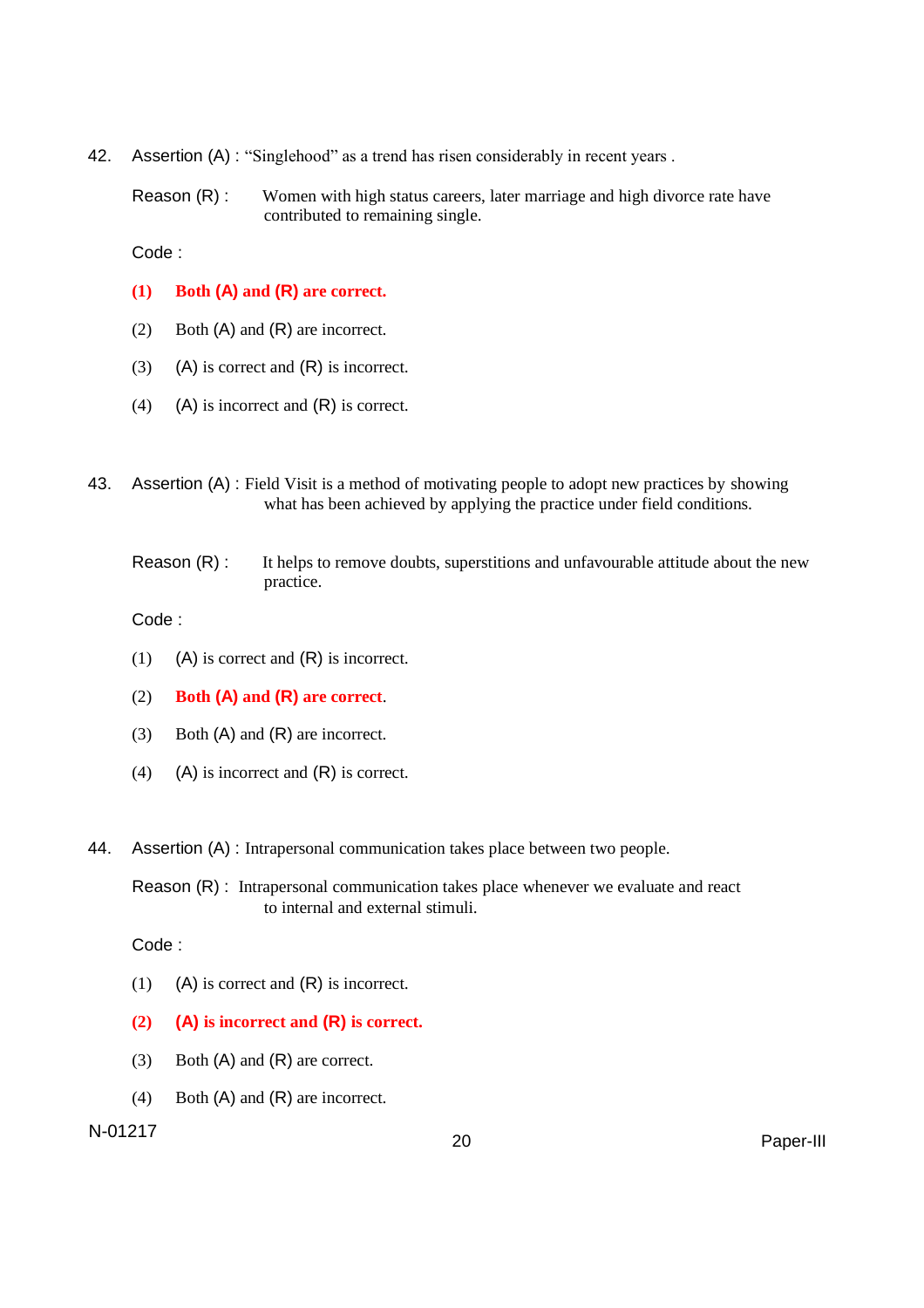45. Assertion (A) : Gender is a fixed construct of a society.

Reason (R) : Gender does not change with time nor vary from a culture to culture. Code :

- (1) (A) is correct but  $(R)$  is incorrect.
- (2) (A) is incorrect but  $(R)$  is correct.
- (3) Both (A) and (R) are correct.
- (4) **Both (A) and (R) are incorrect**.
- 46. Arrange in correct sequence the progression of symptoms in the patient of liver cirrhosis :
	- (a) Jaundice
	- (b) Iron deficiency anaemia
	- (c) Gastro intestinal bleeding
	- (d) Oesophageal varices
	- (e) Nausea, vomiting and anorexia
	- (f) Oedema and Ascites

Code :

| $(1)$ (a), (b), (c), (e), (d), (f) | (2) (e), (a), (b), (d), (c), (f) |
|------------------------------------|----------------------------------|
| (3) (e), (a), (f), (c), (d), (b)   | (4) (a), (e), (c), (f), (d), (b) |

- 47. Arrange in the right sequence the processes involved in the manufacture of milk powder :
	- (a) Pasteurization
	- (b) Evaporation
	- (c) Milling
	- (d) Packing
	- (e) Clarification
	- (f) Fat seperation
	- (g) Roller drying
	- Code :

| $(1)$ (c), (b), (a), (g), (e), (f), (d) | (2) (a), (c), (g), (f), (e), (b), (d) |
|-----------------------------------------|---------------------------------------|
| (3) (b), (g), (e), (c), (a), (d), (f)   | (4) (e), (f), (a), (b), (g), (c), (d) |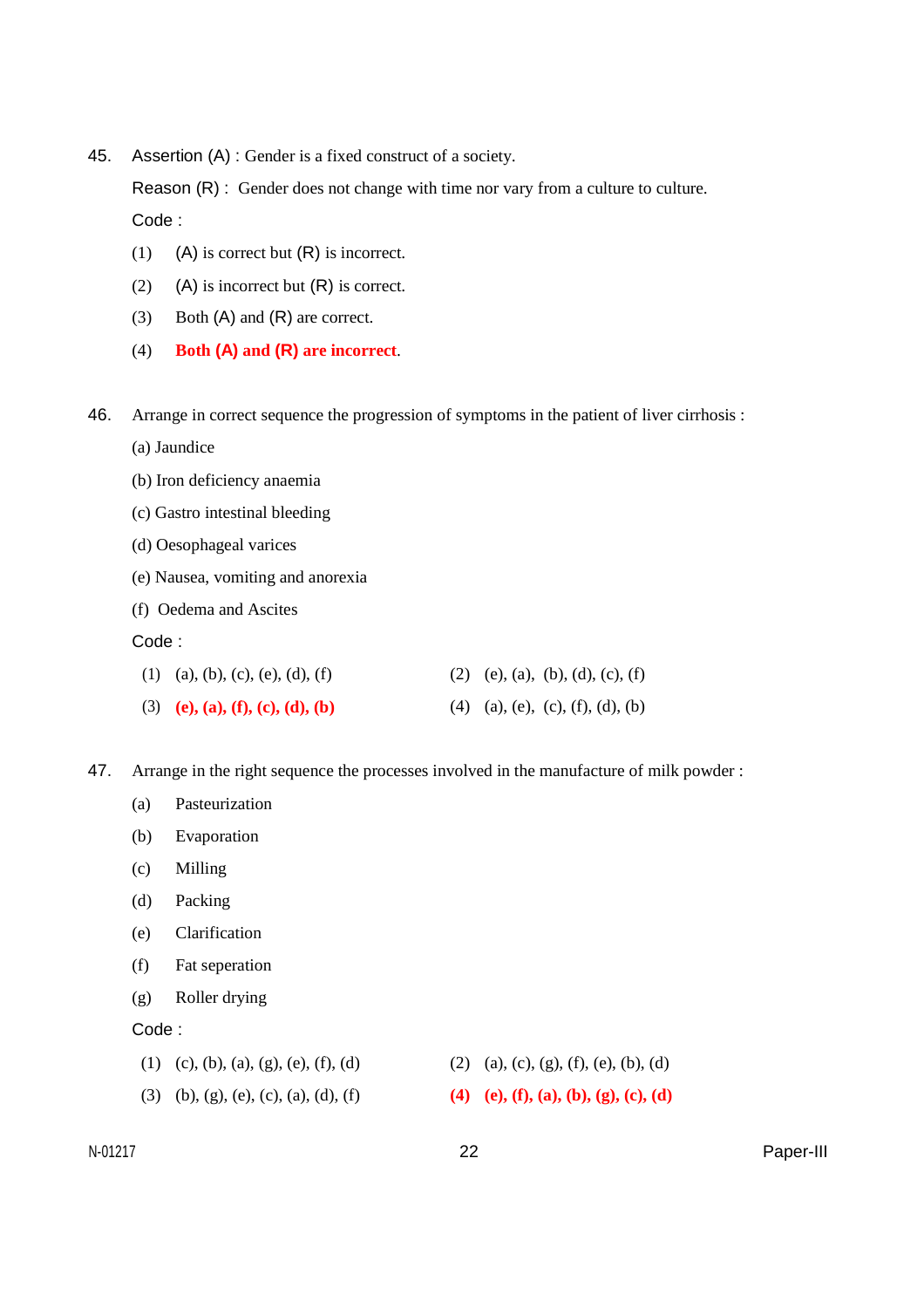| 48. | Arrange the steps in correct order of planning a Research Proposal for Nutritional Status Assessment<br>of Adolescent girls: |                                                                                              |     |                                       |  |  |  |  |  |
|-----|------------------------------------------------------------------------------------------------------------------------------|----------------------------------------------------------------------------------------------|-----|---------------------------------------|--|--|--|--|--|
|     | (a)                                                                                                                          | Selecting the parameters to be assessed for nutritional status assessment                    |     |                                       |  |  |  |  |  |
|     | (b)                                                                                                                          | Preparation and Validation of tools for assessing the selected parameters                    |     |                                       |  |  |  |  |  |
|     | (c)                                                                                                                          | Setting goals and listing of objectives                                                      |     |                                       |  |  |  |  |  |
|     | (d)                                                                                                                          | Collecting data using the tools                                                              |     |                                       |  |  |  |  |  |
|     | (e)                                                                                                                          | Interpretation of results and conclusion                                                     |     |                                       |  |  |  |  |  |
|     | (f)                                                                                                                          | Selecting random and representative sample of adolescent girls                               |     |                                       |  |  |  |  |  |
|     | (g)                                                                                                                          | Data analysis                                                                                |     |                                       |  |  |  |  |  |
|     | Code:                                                                                                                        |                                                                                              |     |                                       |  |  |  |  |  |
|     |                                                                                                                              | (1) (f), (a), (c), (b), (e), (d), (g)                                                        |     | (2) (c), (a), (b), (f), (d), (e), (g) |  |  |  |  |  |
|     |                                                                                                                              | (3) (c), (f), (a), (b), (d), (g), (e)                                                        |     | (4) (f), (c), (d), (b), (a), (g), (e) |  |  |  |  |  |
| 49. |                                                                                                                              | Arrange the following functionaries of ICDS programme in the increasing order of authority : |     |                                       |  |  |  |  |  |
|     | (a)                                                                                                                          | Supervisor                                                                                   |     |                                       |  |  |  |  |  |
|     | (b)                                                                                                                          | District Programme Officer                                                                   |     |                                       |  |  |  |  |  |
|     | (c)                                                                                                                          | Child Development Project Officer                                                            |     |                                       |  |  |  |  |  |
|     | (d)                                                                                                                          | Anganwadi Helper                                                                             |     |                                       |  |  |  |  |  |
|     | (e)                                                                                                                          | Anganwadi Worker                                                                             |     |                                       |  |  |  |  |  |
|     | Code:                                                                                                                        |                                                                                              |     |                                       |  |  |  |  |  |
|     | (1)                                                                                                                          | (a), (d), (e), (b), (c)                                                                      |     | (2) (d), (e), (a), (c), (b)           |  |  |  |  |  |
|     |                                                                                                                              | $(3)$ (b), (c), (a), (e), (d)                                                                |     | (4) (c), (d), (e), (a), (b)           |  |  |  |  |  |
| 50. | Arrange in the correct sequence the steps involved in an orientation program :                                               |                                                                                              |     |                                       |  |  |  |  |  |
|     |                                                                                                                              | (a) Introduction to Unit                                                                     |     |                                       |  |  |  |  |  |
|     | (b)                                                                                                                          | Review of policies and practices                                                             |     |                                       |  |  |  |  |  |
|     | (c)                                                                                                                          | Introduction to the institution                                                              |     |                                       |  |  |  |  |  |
|     | (d)                                                                                                                          | Completion of employement documents                                                          |     |                                       |  |  |  |  |  |
|     | (e)                                                                                                                          | Introduction to fellow workers                                                               |     |                                       |  |  |  |  |  |
|     | (f)                                                                                                                          | Review of employer's expectation                                                             |     |                                       |  |  |  |  |  |
|     | (g)                                                                                                                          | Introduction to job                                                                          |     |                                       |  |  |  |  |  |
|     | Code:                                                                                                                        |                                                                                              |     |                                       |  |  |  |  |  |
|     | (1)                                                                                                                          | (c), (b), (a), (d), (g), (f), (e)                                                            | (2) | (c), (a), (f), (g), (e), (b), (d)     |  |  |  |  |  |
|     | (3)                                                                                                                          | (c), (b), (d), (f), (e), (a), (g)                                                            | (4) | (b), (d), (a), (e), (c), (f), (g)     |  |  |  |  |  |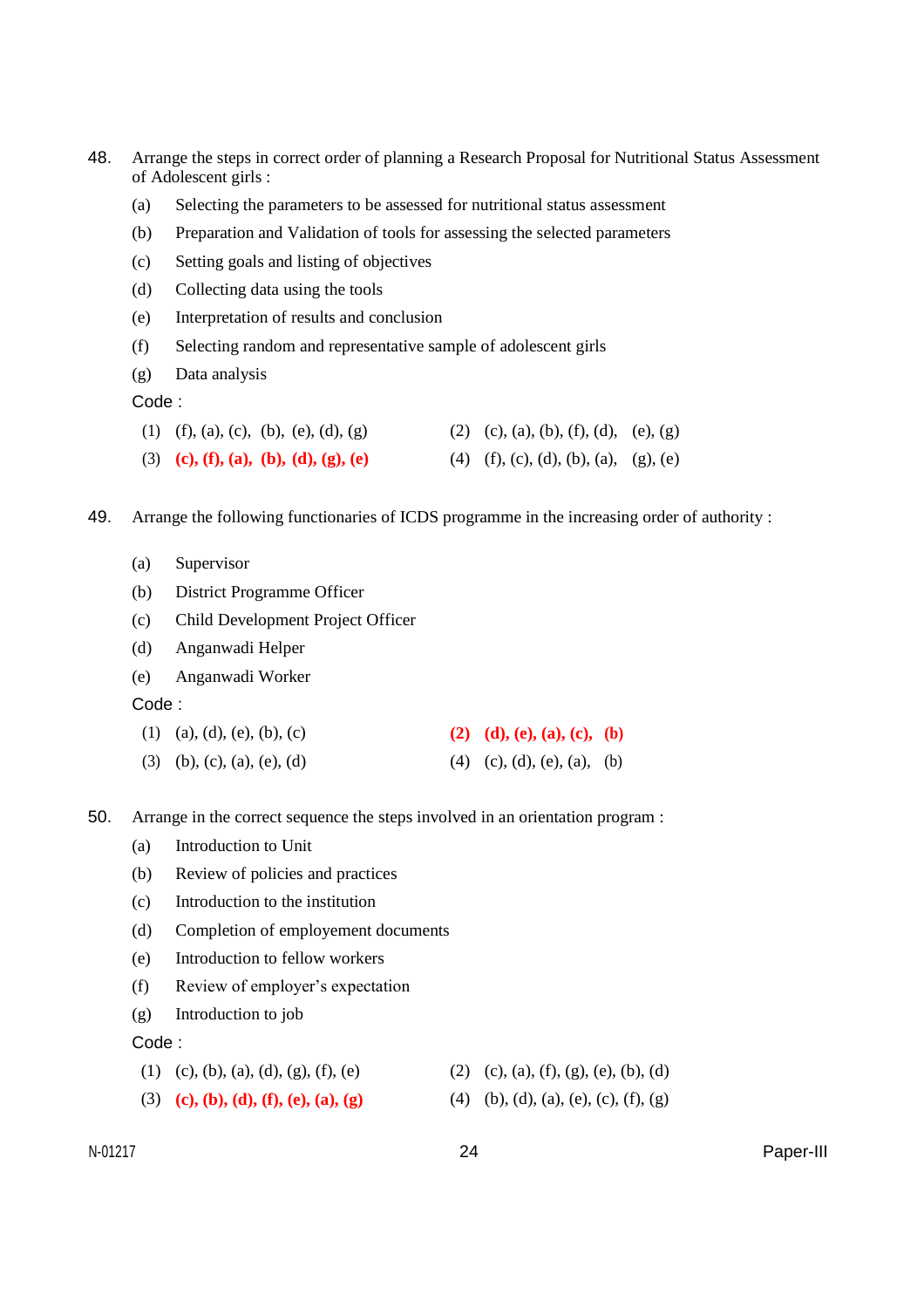51. Give the correct sequence for the conventional ring spinning process :

- (a) Picking
- (b) Combing
- (c) Opening, cleaning and blending
- (d) Carding
- (e) Spinning
- (f) Roving
- (g) Drawing and drafting
- Code :

| (1) (b), (c), (a), (e), (d), (f), (g) | $(2)$ (g), (f), (a), (c), (b), (d), (e) |
|---------------------------------------|-----------------------------------------|
| (3) (c), (a), (d), (b), (g), (f), (e) | (4) (c), (b), (d), (e), (f), (g), (a)   |

## 52. Give the correct sequence of Making Kalam Kari :

- (a) Washing
- (b) Alum treatment
- (c) Natural bleaching
- (d) Printing
- (e) Myrobalam treatment
- (f) Painting
- (g) Washing and boiling

Code :

| (1) (c), (e), (d), (g), (f), (b), (a) | (2) (c), (e), (g), (d), (b), (f), (a) |  |
|---------------------------------------|---------------------------------------|--|
|                                       |                                       |  |

- (3) (a), (b), (c), (d), (e), (f), (g) (4) (b), (c), (d), (e), (f), (g), (a)
- 53. Arrange in proper sequence the steps involved in problem solving stage :
	- (a) Obtaining relevant information
	- (b) Selecting the best course
	- (c) Formulating possible course of action
	- (d) Identifying the problem

Code :

| (1) (d), (a), (c), (b)        | $(2)$ (a), (b), (c), (d)                                                                       |
|-------------------------------|------------------------------------------------------------------------------------------------|
| $(2)$ $(1)$ $(2)$ $(3)$ $(4)$ | $\left( 1 \right)$ $\left( 1 \right)$ $\left( 1 \right)$ $\left( 1 \right)$ $\left( 1 \right)$ |

(3) (b), (a), (c), (d) (4) (d), (c), (b), (a)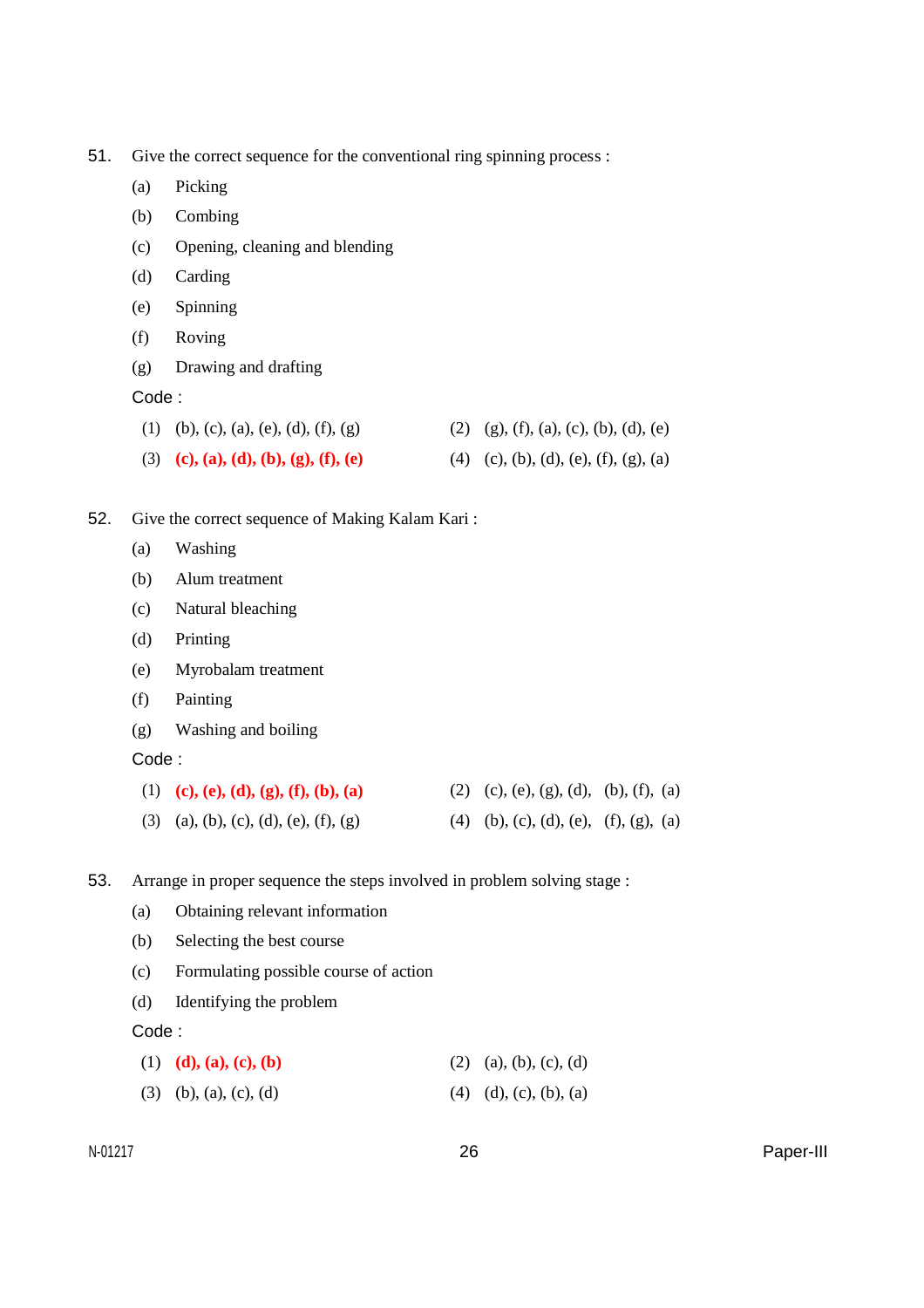54. Arrange steps involved in systems approach to management in correct sequence :

- (a) Output
- (b) Feedback
- (c) Input
- (d) Throughput

#### Code :

| $(1)$ (a), (b), (c), (d) | $(2)$ (b), (a), (c), (d) |
|--------------------------|--------------------------|
| (3) (c), (d), (a), (b)   | $(4)$ (c), (d), (b), (a) |

55. Arrange the following steps in making time plans in proper sequence :

- (a) Determine time sequence
- (b) List all the items to be included grouping under flexible and inflexible activities
- (c) Bring total estimated time needed and total available time into harmony
- (d) Write out plan
- (e) Set out as accurate an estimate for each task as is obtainable

### Code :

| (1) (c), (d), (b), (a), (e) | $(2)$ (e), (a), (c), (b), (d)               |
|-----------------------------|---------------------------------------------|
| (3) (b), (e), (c), (a), (d) | $(4)$ $(d)$ , $(c)$ , $(e)$ , $(b)$ , $(a)$ |

56. Arrange the given legislations in the order of their enactment from earliest to latest :

|         | (a)   | POCSO Act          | $(b)$ RTE Act |    | $(c)$ RPD Act            | $(d)$ GAWA |           |
|---------|-------|--------------------|---------------|----|--------------------------|------------|-----------|
|         | Code: |                    |               |    |                          |            |           |
|         | (1)   | (d), (b), (c), (a) |               |    | $(2)$ (b), (d), (a), (c) |            |           |
|         | (3)   | (b), (d), (c), (a) |               |    | (4) (d), (b), (a), (c)   |            |           |
| N-01217 |       |                    |               | 28 |                          |            | Paper-III |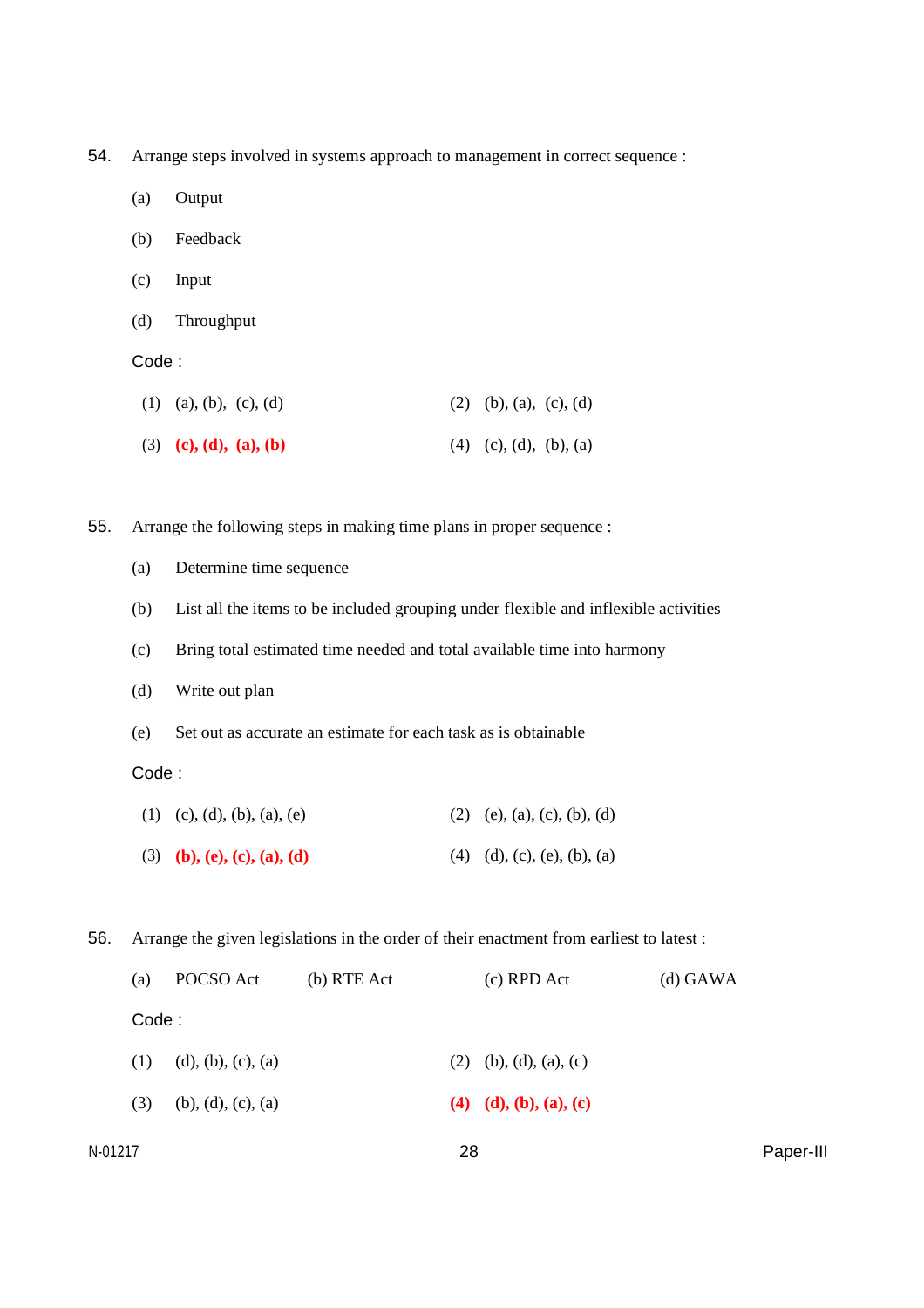- 57. Arrange in order of sequence the goals of mental activity as given by Schaie :
	- (a) Responsibility stage
	- (b) Executive stage
	- (c) Acquisitive stage
	- (d) Reintegrative stage
	- (e) Achieving stage

| (1) (c), (e), (a), (b), (d)   | (2) (c), (e), (b), (a), (d)   |  |
|-------------------------------|-------------------------------|--|
| $(3)$ (c), (b), (e), (d), (a) | $(4)$ (e), (c), (a), (b), (d) |  |

58. Arrange in sequence the philosophical/historical thinking related to children from earliest to latest :

| (a) | Normative Period |  |
|-----|------------------|--|
|     |                  |  |

- (b) Tabula rasa
- (c) Noble savage
- (d) Preformationism
- (e) Psychoanalytic Perspective

#### Code :

| (1) (d), (b), (c), (a), (e)   | (2) (d), (c), (b), (a), (e) |  |
|-------------------------------|-----------------------------|--|
| $(3)$ (b), (d), (c), (a), (e) | (4) (a), (b), (c), (d), (e) |  |

59. Arrange the following steps of the communication process as per the Shramm's first model of communication :

- (a) Source
- (b) Signal
- (c) Encoder
- (d) Decoder
- (e) Destination

#### Code :

| $(1)$ (a), (b), (c), (d), (e) | (2) (a), (c), (b), (d), (e) |
|-------------------------------|-----------------------------|
| $(3)$ (a), (d), (c), (b), (e) | (4) (a), (d), (c), (e), (b) |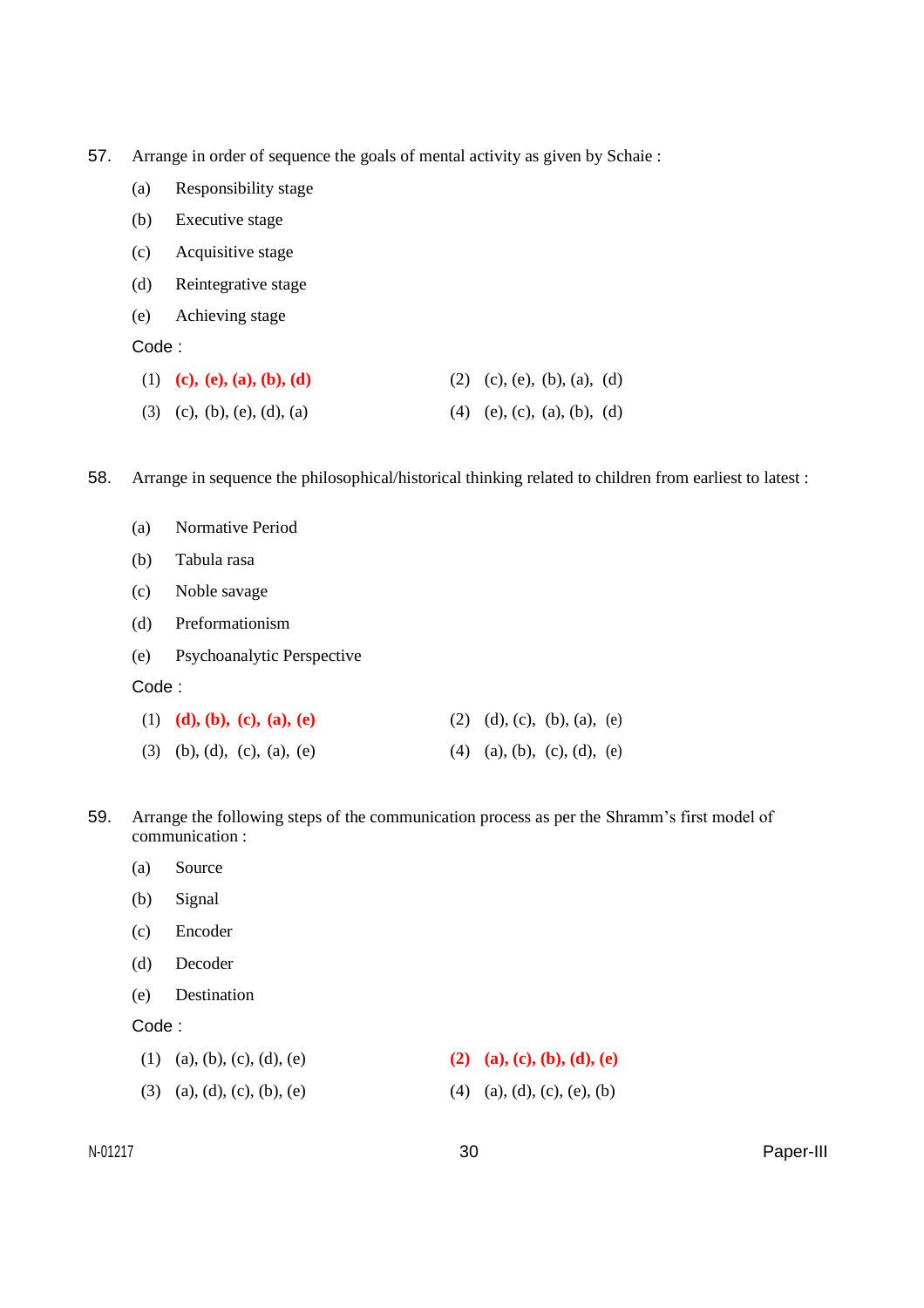- 60. Arrange the following category of 'Adopters' as per the speed with which they adopt a new idea, practice or a technology as proposed by Evrett Rogers :
	- (a) Early Majority
	- (b) Laggards
	- (c) Late Majority
	- (d) Early Adopters
	- (e) Innovators

| (1) (d), (e), (a), (c), (b)                 | (2) (e), (d), (a), (c), (b)   |
|---------------------------------------------|-------------------------------|
| $(3)$ $(d)$ , $(e)$ , $(c)$ , $(a)$ , $(b)$ | $(4)$ (e), (a), (d), (c), (b) |

61. Match the tests given in List-I with the chemical compounds in List-II :

|       | List-I                              |       | List-II                     |
|-------|-------------------------------------|-------|-----------------------------|
| (a)   | Ninhydrine Test                     | (i)   | Ascorbic Acid               |
| (b)   | 2, 6 dichlorophenol indophenol test | (ii)  | <b>Reducing Sugar</b>       |
| (c)   | <b>Osazone Test</b>                 | (iii) | Cholesterol                 |
| (d)   | Acid Value                          | (iv)  | Amino acids                 |
| (e)   | Iodine value                        | (v)   | <b>Unsaturation of fats</b> |
|       |                                     | (vi)  | Free Fatty acids            |
| Code: |                                     |       |                             |
|       |                                     |       |                             |

(a) (b) (c) (d) (e)

- **(1) (iv) (i) (ii) (vi) (v)**
- (2) (iv) (i) (iii) (vi) (v)

(3) (iv) (i) (ii) (v) (vi)

(4) (iii) (iv) (ii) (i) (v)

N-01217 <sup>32</sup> Paper-III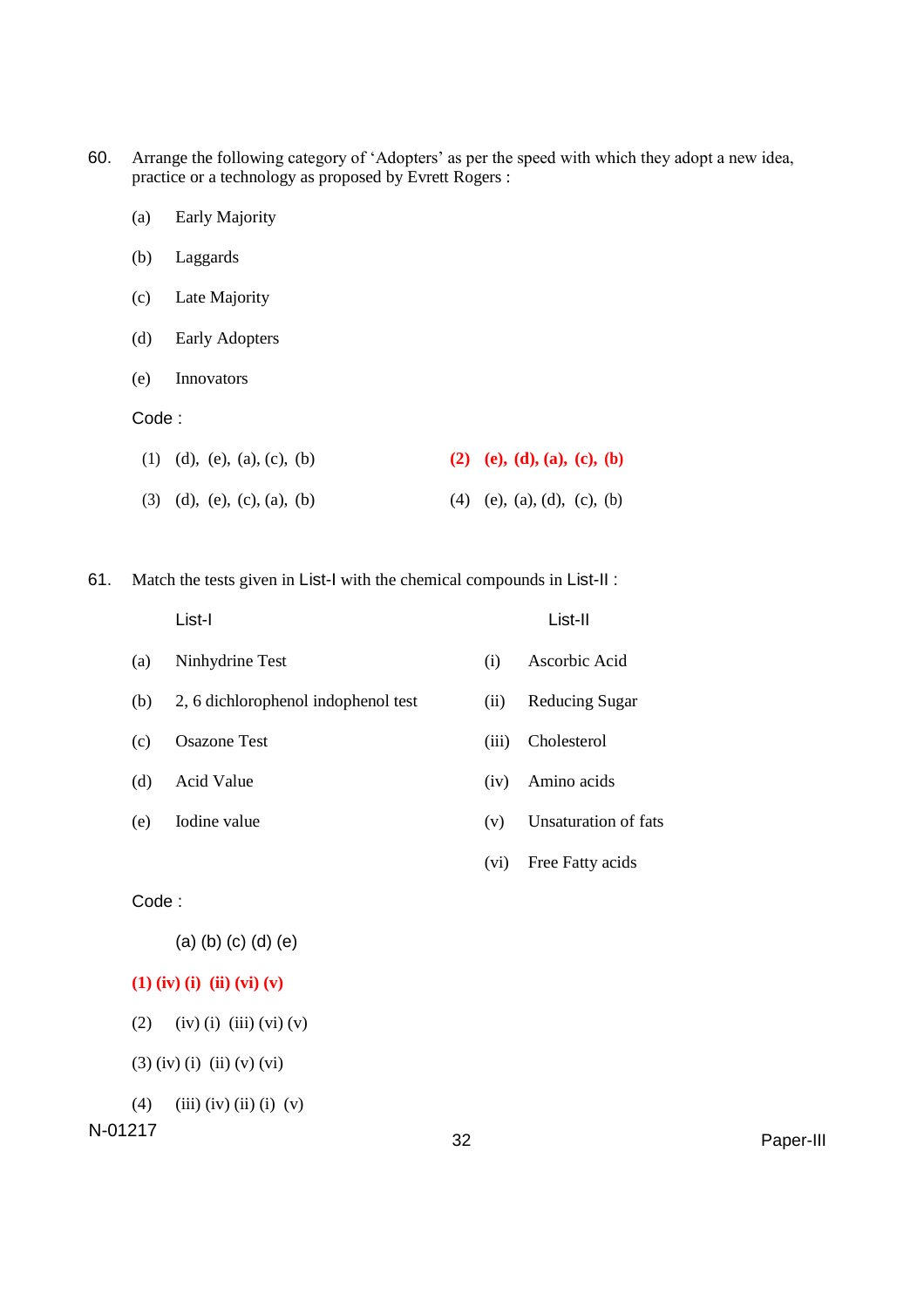62. Match the equipment given in List-I with the measurement for which it is used given in List-II :

- 
- (a) Stadiometer (i) Mid upper arm circumference
- List-I List-II
- (b) Skinfold callipers (ii) Length
- (c) Fibre glass tape (iii) Blood pressure
- (d) Infantometer (iv) Height
- (e) Sphygmomanometer (v) Blood glucose
- -
	- (vi) Skinfold thickness

## Code :

|  |  | (a) (b) (c) (d) (e)                      |  |
|--|--|------------------------------------------|--|
|  |  | (1) $(iii)$ $(vi)$ $(iv)$ $(i)$ $(ii)$   |  |
|  |  | (2) $(iv)$ $(vi)$ $(i)$ $(ii)$ $(iii)$   |  |
|  |  | (3) (iii) (vi) (i) (iv) (v)              |  |
|  |  | $(4)$ $(iv)$ $(vi)$ $(ii)$ $(i)$ $(iii)$ |  |

63. Match the terms in List-I with their explanation in List-II :

List-I List-II

| (a) | Dysgeusia | (i)   | Difficulty in swallowing |
|-----|-----------|-------|--------------------------|
| (b) | Asphyxia  | (ii)  | Reduced volume of urine  |
| (c) | Dysphagia | (iii) | Increased urination      |
| (d) | Xerostoma | (iv)  | Lack of oxygen           |
| (e) | Diuresis  | (v)   | Increased thirst         |
|     |           | (vi)  | Altered taste            |
|     |           | (vii) | Dry mouth                |
|     |           |       |                          |

Code :

| (4) (iv) (vi) (ii) (v) (iii) |  |                                          |  |  |  |  |
|------------------------------|--|------------------------------------------|--|--|--|--|
|                              |  | (3) (vi) (iv) (i) (vii) (iii)            |  |  |  |  |
|                              |  | $(2)$ $(i)$ $(vi)$ $(v)$ $(iii)$ $(ii)$  |  |  |  |  |
|                              |  | $(1)$ $(vi)$ $(iv)$ $(vii)$ $(i)$ $(ii)$ |  |  |  |  |
|                              |  | (a) (b) (c) (d) (e)                      |  |  |  |  |

N-01217 <sup>34</sup> Paper-III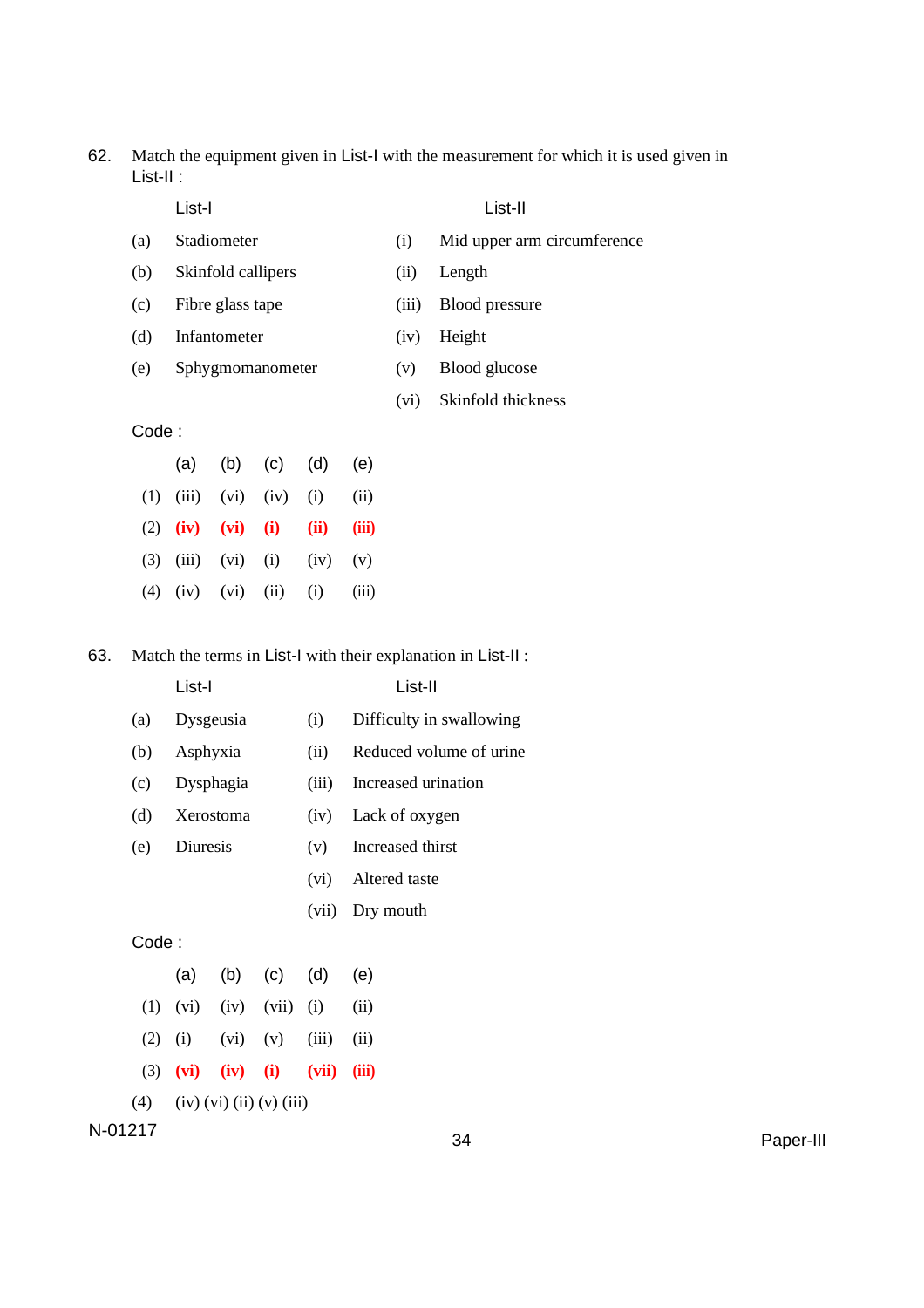|       | List-I    |       | List-II |       |              |  |
|-------|-----------|-------|---------|-------|--------------|--|
| (a)   | Curcumin  |       |         | (i)   | Black pepper |  |
| (b)   | Eugeniol  |       |         | (ii)  | Garlic       |  |
| (c)   | Allin     |       |         | (iii) | Clove        |  |
| (d)   | Oleoresin |       |         | (iv)  | Aniseed      |  |
| (e)   | Cincole   |       |         | (v)   | Cardomon     |  |
|       |           |       |         | (vi)  | Turmeric     |  |
| Code: |           |       |         |       |              |  |
|       | (a)       | (b)   | (c)     | (d)   | (e)          |  |
| (1)   | (ii)      | (i)   | (v)     | (vi)  | (iii)        |  |
| (2)   | (i)       | (iii) | (iv)    | (v)   | (vi)         |  |
| (3)   | (iv)      | (v)   | (i)     | (ii)  | (vi)         |  |
| (4)   | (vi)      | (iii) | (ii)    | (i)   | (v)          |  |

64. Match the active principal in List-I with the spices they are found in List-II :

65. Match the institutions in List-I with type of service in List-II :

|         |       | List-I    |            |                              |       |             | List-II        |    |
|---------|-------|-----------|------------|------------------------------|-------|-------------|----------------|----|
|         | (a)   |           | Restaurant |                              | (i)   |             | Decentralized  |    |
|         | (b)   | Airports  |            |                              | (ii)  |             | Tray service   |    |
|         | (c)   | Malls     |            |                              | (iii) |             | Table service  |    |
|         | (d)   | Hospital  |            |                              | (iv)  |             | Food court     |    |
|         | (e)   | Cafeteria |            | (v)                          |       | Fork Buffet |                |    |
|         | (f)   | Trains    |            |                              | (vi)  | Vending     |                |    |
|         |       |           |            |                              | (vii) |             | Plated service |    |
|         | Code: |           |            |                              |       |             |                |    |
|         |       | (a)       | (b)        | (c)                          | (d)   | (e)         | (f)            |    |
|         | (1)   | (iii)     | (vi)       | (iv)                         | (i)   | (ii)        | (vii)          |    |
|         | (2)   | (iii)     | (vi)       | (i)                          | (iv)  | (v)         | (vii)          |    |
|         | (3)   | (i)       | (ii)       | (v)                          | (vii) | (vi)        | (iii)          |    |
|         | (4)   |           |            | (i) (ii) (iii) (iv) (vi) (v) |       |             |                |    |
| N-01217 |       |           |            |                              |       |             |                | 36 |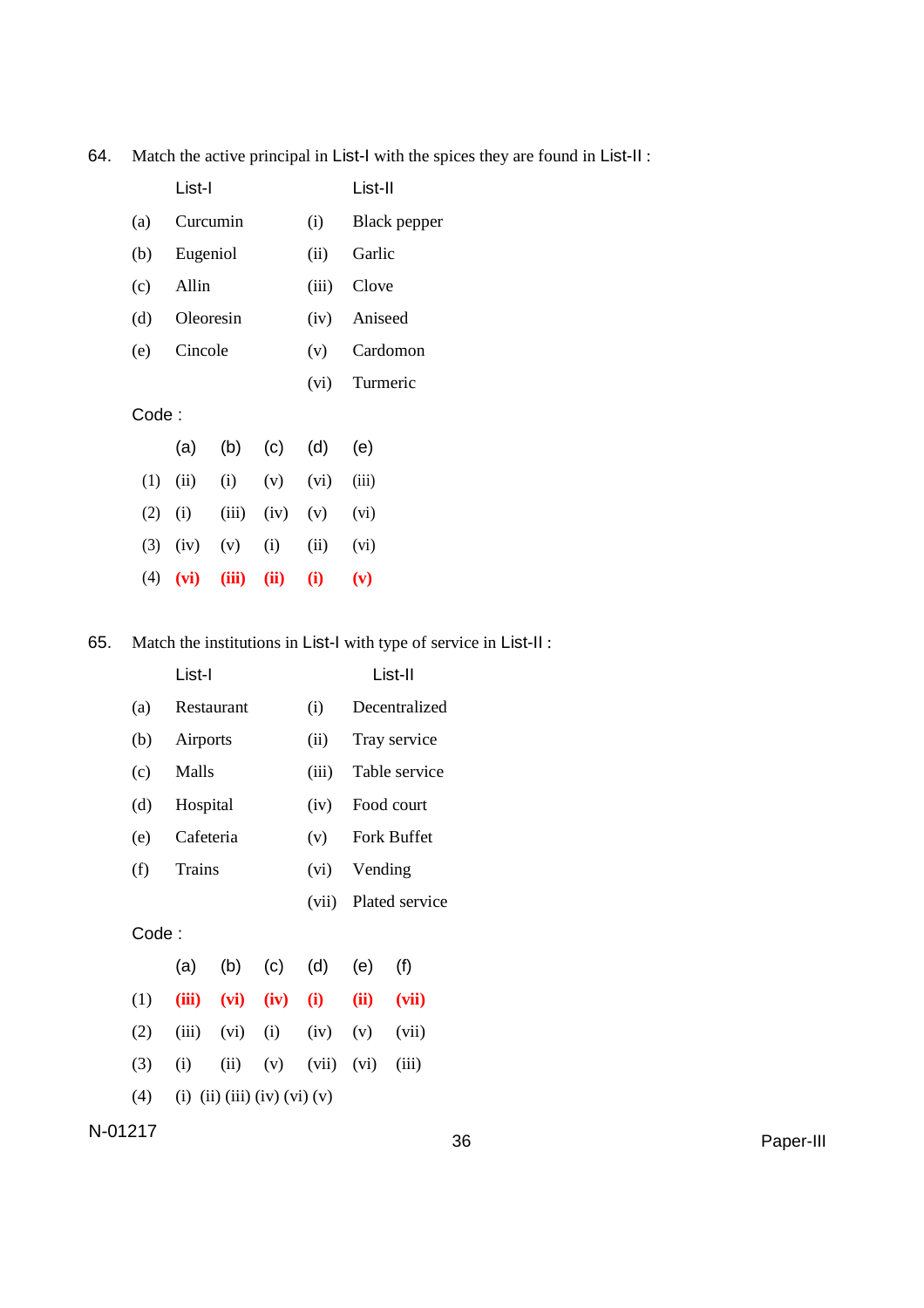| 66. |  |  |  | Match the finishes given in List-I with their purpose given in List-II : |
|-----|--|--|--|--------------------------------------------------------------------------|
|-----|--|--|--|--------------------------------------------------------------------------|

|     | List-I      |       | List-II                                                |
|-----|-------------|-------|--------------------------------------------------------|
| (a) | Singeing    | (1)   | Increases the lustre of the fabric                     |
| (b) | Scouring    | (11)  | Provides smooth surface                                |
| (c) | Tentering   | (111) | Removal of desizing products, pectin and wax from wool |
| (d) | Calendering | (iv)  | Mechanical straightening process                       |
|     |             | (v)   | Burning of the raised fiber ends                       |
|     |             |       |                                                        |

| (4)         | $(v)$ (iii) (iv) (ii) |           |                   |      |  |
|-------------|-----------------------|-----------|-------------------|------|--|
|             | $(3)$ $(ii)$          | $(v)$ (i) |                   | (iv) |  |
| $(2)$ $(i)$ |                       | (i)       | $(iv)$ $(iii)$    |      |  |
|             | $(1)$ $(v)$           | (ii)      | $(iii)$ $(iv)$    |      |  |
|             | (a)                   |           | $(b)$ $(c)$ $(d)$ |      |  |

67. Match the terms given in List-I with their description given in List-II :

|     | List-I  |       | List-II                                                               |
|-----|---------|-------|-----------------------------------------------------------------------|
| (a) | Chope   | (i)   | Toran in the shape of an arch                                         |
| (b) | Chakla  | (i)   | Scarf or sash worn by bridegrooms in Kutch and Saurashtra<br>and Sind |
| (c) | Bukhani | (iii) | Phulkari shawl                                                        |
| (d) | Bari    | (iv)  | A square hanging                                                      |
|     |         | (v)   | A quilt in Kantha work                                                |

Code :

|           |                           | (a) (b) (c) (d) |                             |  |  |  |
|-----------|---------------------------|-----------------|-----------------------------|--|--|--|
| $(1)$ (i) |                           |                 | $(ii)$ $(iii)$ $(iv)$       |  |  |  |
|           |                           |                 | (2) (iii) (iv) (ii) (i)     |  |  |  |
|           |                           |                 | $(3)$ (v) $(iii)$ (iv) (ii) |  |  |  |
|           | $(4)$ (iii) (iv) (ii) (v) |                 |                             |  |  |  |

N-01217 <sup>38</sup> Paper-III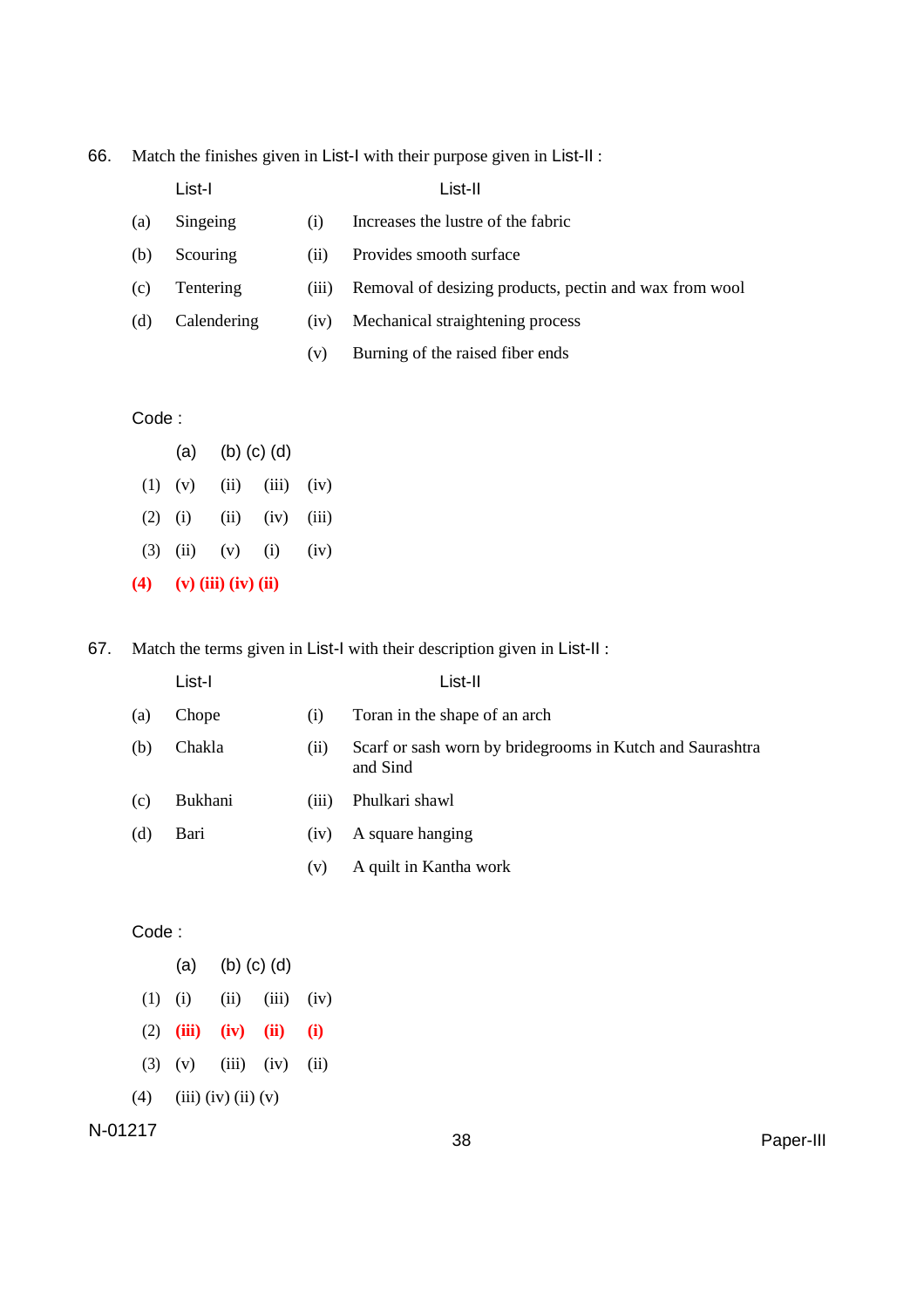| 68.<br>Match the items in List-I with the items in List-II: |
|-------------------------------------------------------------|
|-------------------------------------------------------------|

|       | List-I    |                           |      |       | List-II             |
|-------|-----------|---------------------------|------|-------|---------------------|
| (a)   | Calorie   |                           |      | (i)   | Electronics         |
| (b)   |           | Kelvin                    |      |       | Ergonomics          |
| (c)   | Telemetry |                           |      | (iii) | <b>Biomechanics</b> |
| (d)   | Solenoid  |                           |      | (iv)  | Colour temperature  |
|       |           |                           |      | (v)   | Human energy        |
| Code: |           |                           |      |       |                     |
|       |           | (a) (b) (c) (d)           |      |       |                     |
|       |           | $(1)$ $(iv)$ $(v)$ $(ii)$ |      | (i)   |                     |
| (2)   | (v)       | (iv)                      | (ii) | (i)   |                     |

- (3) (v) (ii) (iv) (i)
- (4) (iii) (ii) (iv) (v)

#### 69. Match the items in List-I with the items in List-II :

|     | List-I            |       | List-II         |
|-----|-------------------|-------|-----------------|
|     | (a) Anthropometry | (i)   | Hikae           |
| (b) | Decibel           | (ii)  | Body dimensions |
| (c) | Building          | (iii) | <b>Noise</b>    |

(v) Plinth

(d) Ikebana (iv) Language

Code :

(a) (b) (c) (d) (1) **(ii) (iii) (v) (i)** (2) (ii) (iii) (i) (v) (3) (ii) (v) (iv) (i) (4) (iii) (i) (iii) (iv) N-01217 <sup>40</sup> Paper-III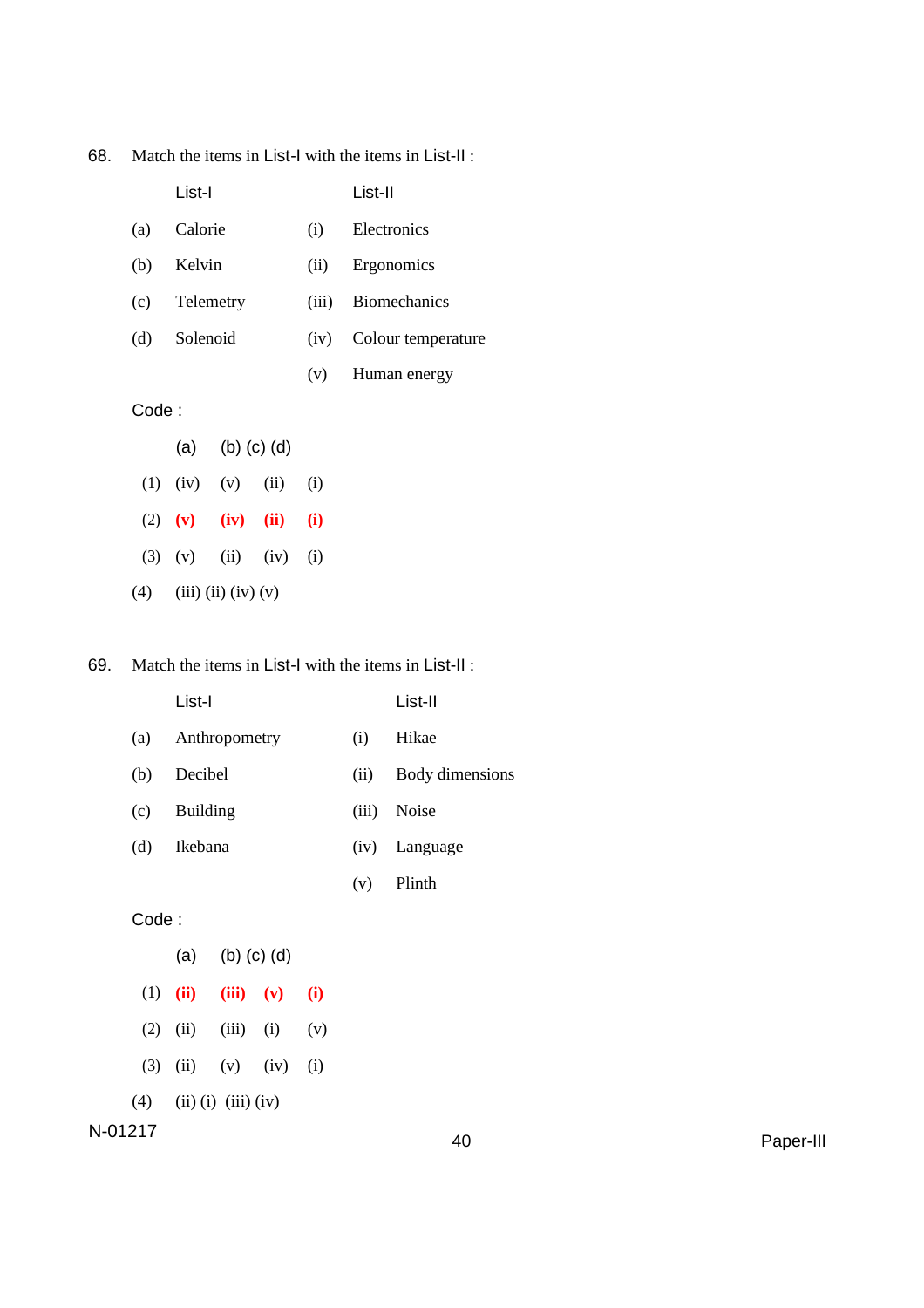| 70. |  | Match items in List-I with the items in List-II: |
|-----|--|--------------------------------------------------|
|-----|--|--------------------------------------------------|

|        | List-I        |       | List-II                       |
|--------|---------------|-------|-------------------------------|
| (a)    | Eco mark      | (i)   | Product certification         |
| (b)    | Hall mark     | (ii)  | <b>Agricultural Marketing</b> |
| (c)    | ISI mark      | (iii) | Honesty                       |
| (d)    | <b>AGMARK</b> | (iv)  | Environment friendly products |
|        |               | (v)   | Jewellery                     |
| Code : |               |       |                               |

- (a) (b) (c) (d)
- (1) **(iv) (v) (i) (ii)** (2) (iv) (v) (iii) (ii)
- (3) (iv) (v) (i) (iii)
- (4) (iv) (iii) (v) (i)

71. Match the terms in List-I with their salient features in List-II :

- List-I List-II (a) Enuresis (i) Multiple motortics (b) Tourette's disorder (ii) Repeated passage of feces (c) Encopresis (iii) Bed wetting (d) Stammer (iv) Irrational fears (v) Difficulty in speech Code : (a) (b) (c) (d)
- (1) (iv) (i) (ii) (v)
- $(2)$   $(iii)$   $(ii)$   $(i)$   $(v)$
- (3) (iii) (i) (v) (ii)
- **(4) (iii) (i) (ii) (v)**

N-01217 <sup>42</sup> Paper-III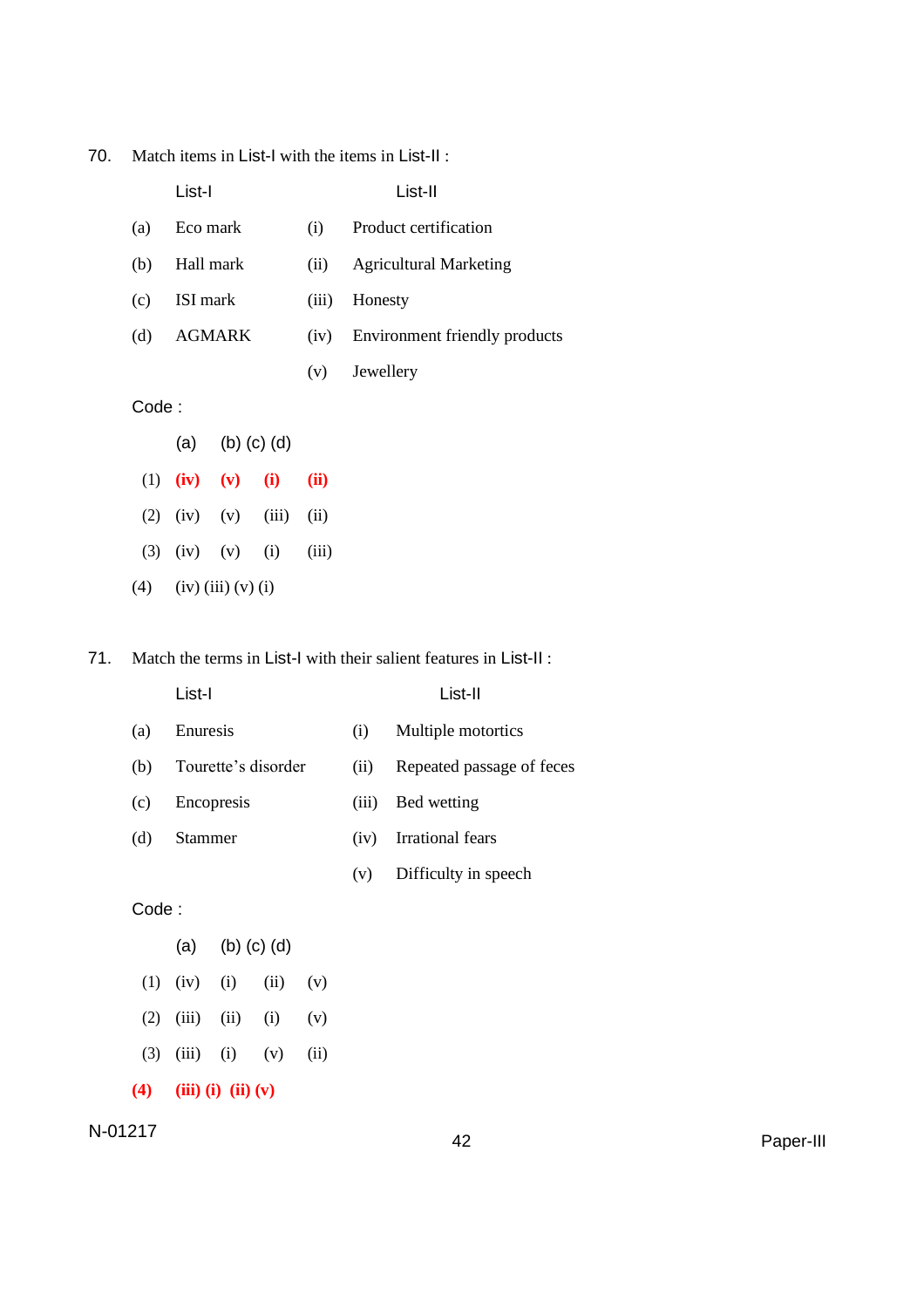72. Match the research designs in List-I with the salient features in List-II :

|       |                          | List-I          |       |                                                                                 |      | List-II                                        |
|-------|--------------------------|-----------------|-------|---------------------------------------------------------------------------------|------|------------------------------------------------|
| (a)   |                          | Cross sectional |       |                                                                                 | (i)  | High level of control in situation of research |
| (b)   |                          | Longitudinal    |       |                                                                                 | (ii) | In depth study of persons or groups            |
| (c)   | Case study               |                 | (iii) | Study of variables over an extended period                                      |      |                                                |
| (d)   | Experimental             |                 | (iv)  | Study specific variables with persons of different ages at a<br>particular time |      |                                                |
|       |                          |                 |       |                                                                                 | (v)  | Natural setting                                |
| Code: |                          |                 |       |                                                                                 |      |                                                |
|       | $(b)$ $(c)$ $(d)$<br>(a) |                 |       |                                                                                 |      |                                                |
| (1)   | (iv)                     | (iii)           | (v)   | (i)                                                                             |      |                                                |
| (2)   | (iv)                     | (iii)           | (ii)  | (i)                                                                             |      |                                                |
| (3)   | (iv)                     | (v)             | (ii)  | (i)                                                                             |      |                                                |
| (4)   | (ii)                     | (iii)           | (i)   | (iv)                                                                            |      |                                                |

73. Match the terms in List-I with their presentation in List-II :

|     | List-I                 |       | List-II    |
|-----|------------------------|-------|------------|
| (a) | Down syndrome          | (i)   | XYY        |
| (b) | Turner's syndrome      | (ii)  | <b>XXY</b> |
| (c) | Klinefelter's syndrome | (iii) | Trisomy 16 |
| (d) | 'Supermale'            | (iv)  | XO         |
|     |                        | (v)   | Trisomy 21 |

Code :

- (a) (b) (c) (d)
- (1) **(v) (iv) (ii) (i)**
- (2) (v) (ii) (iv) (i)
- (3) (iii) (iv) (ii) (i)
- (4) (iv) (v) (ii) (i)

# N-01217 <sup>44</sup> Paper-III